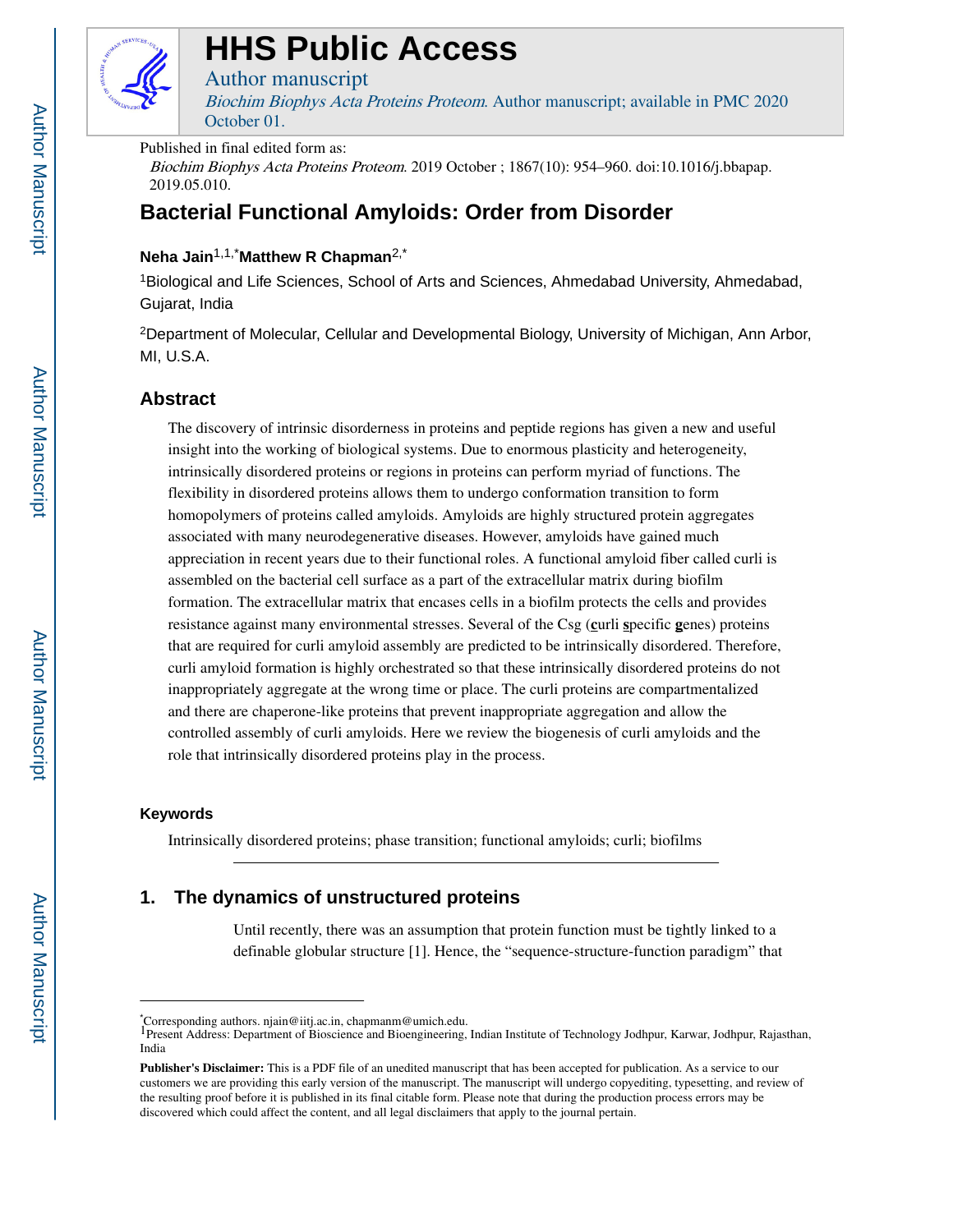posits the globular structure is determined by the amino acid sequence, which in turn dictates the function of the protein, is well-conceived and accepted [1]. However, the advent of new technologies and discoveries has introduced the idea that some proteins are functional in a 'natively disordered' state [2]. Natively disordered or **i**ntrinsically **d**isordered **p**roteins (IDPs) are classically defined as proteins that lack a stable definitive globular structure [3]. IDPs exist in a dynamic ensemble of conformations that enables them to functionally engage with multiple substrates [4]. Some proteins have discrete domains or sequences that are intrinsically disordered, called IDRs (**i**ntrinsically **d**isordered **r**egions) [5]. It is now well established that IDPs and IDRs contribute to various cellular biological processes [4].

Pontius and Berg were the first to link protein disorder and function when they identified a functional IDR in the C-terminus of hnRNP A1[6]. Pontius proposed that IDRs may have higher utility since they can switch the conformations rapidly and can bind to multiple partners [6]. Later, bioinformatic analyses found that 'disorderness' varies among proteins, but can be classified as the following: 1) 'molecular switches' that fold upon binding, 2) 'morphers' that vary in structure based on their partners, 3) 'dormant disorder' where disorder is triggered by interacting with other proteins or molecules, and 4) 'fuzzies' that remain flexible even after binding [3]. The hypothesis that particular amino acid sequences beget disorder was tested by developing predictors to predict fold based on amino acid sequences [7]. The results from these predictors suggested that peptide chains with less hydrophobic and more charged amino acids are likely to remain unfolded or disordered[8]. IDPs are typically rich in amino acids like M, K, R,S, Q, P, E and significantly depleted in W, Y, F, V, L, C [9]. Therefore, combinations of certain amino acids allow IDPs to remain in a dynamically unfolded state [4][10].

The astonishing dynamics possessed by IDPs gives them the ability to switch between structures in a very short time scale [9]. It is a challenge to structurally characterize IDPs using conventional biochemical and biophysical techniques like X-ray crystallography [11]. Web based prediction software like PONDR, DISOPRED, GlobPlot, and FoldIndex have been successful in identifying the propensity of intrinsic disorderness in a protein sequence [12]. Bioinformatic tools like molecular dynamic (MD) simulations (CAMPRI and Rosetta) have been crucial to understand the structural dynamics of IDPs [13]. Nuclear magnetic resonance (NMR) has emerged as a powerful probe that has been widely and successfully used to map flexibility, dynamics and binding mechanism in IDPs under both *in vitro* and cell based environments [14]. New and more sophisticated techniques like single molecule atomic force microscopy and single molecule FRET (fluorescence resonance energy transfer) have been recently implemented to understand the conformational polymorphism in IDPs [15].

### **2. Role of IDPs in phase transition**

Owing to low complexity and high net charge IDPs and IDRs are most suitable to undergo liquid-liquid phase transition to confine certain biological molecules and reactions in compartments within nucleus or cytoplasm and therefore making proteinaceous membrane less organelles (PMLO) [16,17]. PMLOs are formed in response to environmental changes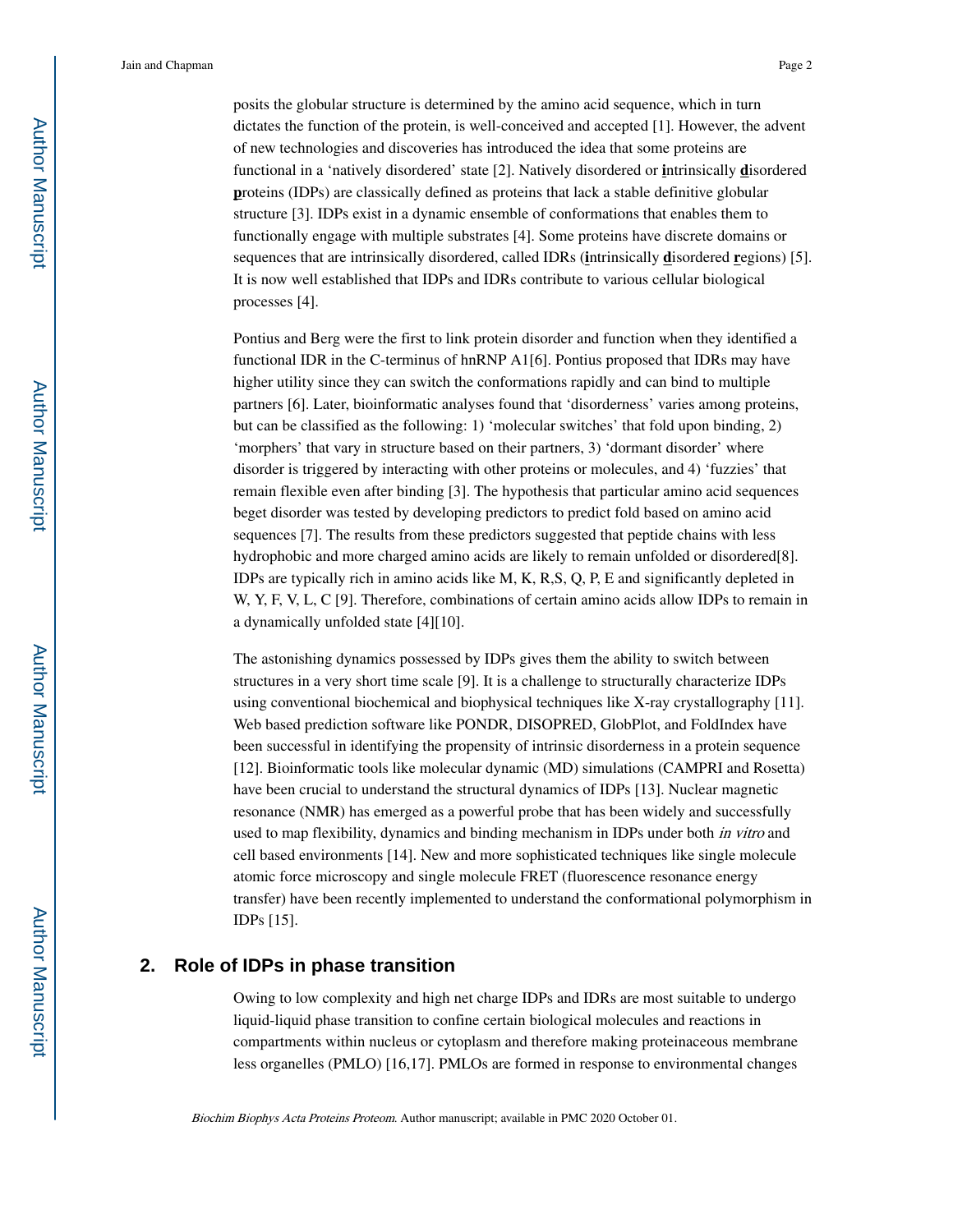and are the result of regulated liquid-liquid phase transition [16,17] which is driven by the primary sequence of the protein components [18-20]. The current knowledge on protein component in PMLO is limited. However, recent studies indicate that the presence of IDPs or IDRs may be a prerequisite for formation of formation of dynamic, cell-size dependent PMLOs [16].The highly dynamic nature of PMLOs allows them to participate in a wide range of molecular interactions [21]. A recent review by *Darling et al* provides a comprehensive list of IDPs and IDRs involved in PMLO formation [21]. The review also highlighted presence of disordered proteins linked to PMLOs in different organisms suggesting IDPs/IDRs to be an evolutionary conserved factor [21]. IDPs are also involved in phase transition and formation of membrane-less organelles in plants [22]. Finally, IDPs that phase transition can drive the formation of structured homoaggregates or amyloids associated with neurodegenerative diseases [23-26].

### **3. IDPs and amyloid formation (disease related and functional)**

The conformational dynamics of IDPs may act as double edged sword where it allows the polypeptide chain to perform various functions but is also poised to collapse to form "molten globules" that lead to oligomer and amyloid formation [25]. Amyloids are highly ordered cross β-sheet structures of proteins that are commonly associated with neurodegenerative disorders like Alzheimer's, Parkinson's and Huntington's disease [27]. Some natively folded, globular proteins become denatured prior to forming amyloid [28]. However, owing to intrinsic disorderedness, IDPs are prone to amyloid aggregation. α-Synuclein (α-syn) is one such IDP that has a high level of structural plasticity and undergoes conformation transitions upon binding to different substrates [29]. Amyloid formation by α-synuclein is linked with pathophysiology of Parkinson's disease [30]. As illustrated in figure 1, disordered α-synuclein undergoes membrane-induced conformational switch to helical structure. The membrane bound helical α-synuclein has higher propensity to aggregate and form β-sheet rich amyloids [31].

Although readily recognized as the product of protein misfolding and aggregation, some amyloids are beneficial for cells [32]. These so called 'functional' amyloids can be found in all walks of life from bacteria to mammals [33]. Functional amyloids made by bacteria are an important constituent of the extracellular matrix that protects cells from environmental stressors [34]. Cytoplasmic Polyadenylation Element Binding (CPEB) from sea snails, and its homolog in Drosophila, are functional amyloids that help with memory consolidation [35,36]. Humans and other mammals possess homologs of CPEB that are putatively involved in similar functions [37]. One of the fascinating ways of utilizing amyloid scaffold is to store peptide hormones in exocrine and endocrine glands. Upon receiving appropriate signals, the amyloid form of hormones gets disaggregate to release the peptides [38].

The subunit proteins that make up functional amyloid fibers are often intrinsically disordered, thus making the monomers prone to oligomerization and aggregation [39]. Therefore, the biogenesis of functional amyloids must be spatially and temporarily regulated such that potential cellular toxicity is mitigated [40]. Certain functional amyloids transition from monomer to amyloid polymer efficiently enough to limit the accumulation of oligomeric intermediates [41]. For instance, the human functional amyloid Pmel forms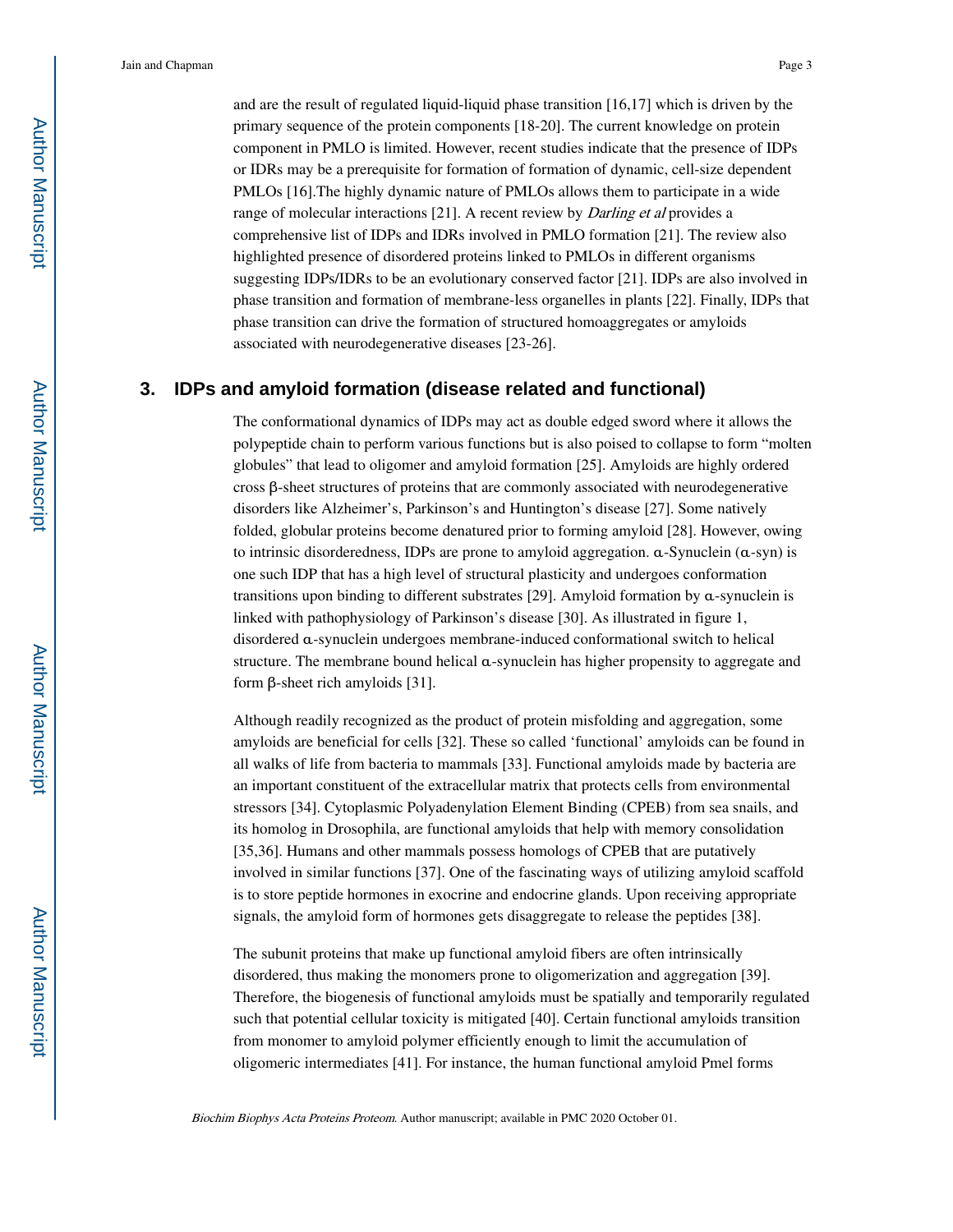ordered amyloid aggregates at a much faster rate compared to disease-associated proteins like Aβ and α-synuclein [42]. Other functional amyloids have adapted 'nucleator' proteins that provide an amyloid-like scaffold which can be used as a folding template to accelerate amyloid formation [43]. Dedicated chaperone proteins can also prevent amyloid formation at the wrong time or the wrong place within the cell [44-47].

For the remainder of the review we will discuss the functional amyloid systems with a focus on the bacterial amyloid called curli. The curli amyloid assembly system provides many elegant examples of how cells can control disordered and highly aggregation prone proteins.

### **4. Curli proteins in Escherichia coli: the disordered form**

Bacteria are generally found in sessile communities called biofilms, where individual cells can be adhered to other cells or to a surface by biopolymers assembled on the cell surface [48]. Since the extracellular space will be exposed to environmental stresses, it is not surprising that the protein polymers in the extracellular matrix (ECM) are often amyloids [34]. The functional amyloid fiber (called curli) found in the extracellular matrix of  $E$ . coli are heteropolymers of two proteins, CsgA and CsgB [49].CsgA and CsgB are IDPs with flexible and aggregation prone regions [49]. In a test tube, purified CsgA and CsgB exist transiently in a random coil conformation, but then aggregate into ordered amyloid fibers [50].Inside the cell an efficient chaperone network helps to discourage CsgA and CsgB aggregation, so that CsgA and CsgB can be secreted out of the cell where they polymerize into curli amyloid fibers [44,46]. The  $csgA$  and  $csgB$  genes chaperoned and secreted to the cell surface with the help of proteins encoded on a divergently transcribed operon, csgDEFG [34]. Figure 2A illustrates how Csg proteins coordinate to assemble curli amyloid fibers on the bacterial cell surface. The next sections are dedicated to the biogenesis of curli on cell surface and the regulatory machinery that keeps a check on intracellular aggregation.

### **4.1 The major curli subunit; CsgA:**

The major curli subunit CsgA, is secreted to the cell surface as a soluble disordered polypeptide chain where it efficiently adopts a cross-β-strand polymer conformation that is the hallmark of all amyloids [43]. CsgA polypeptide contains an N-terminal 22 amino acid stretch that is required for translocation through the outer membrane secretion complex [51]. CsgA is capable of adopting the distinctive amyloid conformation under different in vitro conditions [52,53]. As shown in figure 2B, the transition of soluble disordered CsgA monomer to mature fibrils is a nucleation-dependent process and involves formation of transient intermediates [54]. Recent high resolution studies suggests that CsgA fiber formation is a one-step nucleation process wherein CsgA monomers fold and oligomerize to form a minimum fiber unit that contains all the characteristic features of mature fibers [55]. CsgA amyloid polymerization can also be accelerated or 'seeded' by the addition of sonicated preformed fibrils, which significantly decreases the lag phase [54]. Interestingly, E. coli CsgA exhibits seeding promiscuity and its amyloid formation can be accelerated by CsgA homologs from Citrobacter koseri and Salmonella typhimurium [56].

Due to presence of conserved amino acids, the CsgA amyloid core can be divided into five imperfect repeat regions (R1-R5) [39]. Each of the CsgA repeats contains a Ser- $X_5$ -Gln- $X_4$ -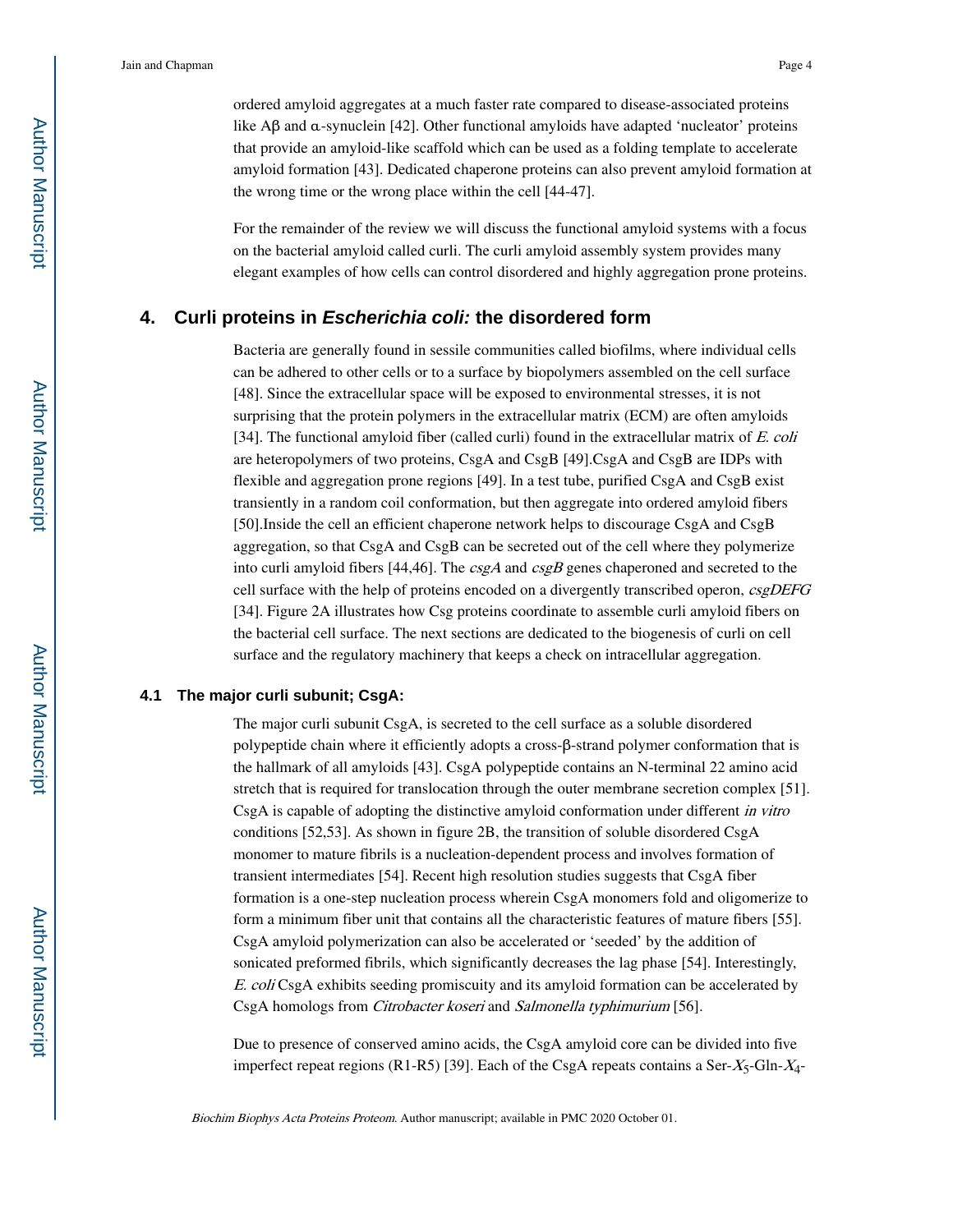Asn- $X_5$ -Gln motif that appears conserved in all CsgA homologs from *Enterobacteriaceae* [54,57]. In-depth mutagenesis analysis revealed that the conserved Gln (glutamine) and Asn (asparagine) residues in the repeat regions at N-and C-terminus play an essential role in CsgB mediated curli formation in vivo and CsgA self-assembly in vitro [50]. More specifically, Gln residues at position 49 and 139 and Asn residues at 54 and 144 position were found to be indispensable for side chain interactions and curli assembly since mutating these residues renders no curli formation (Figure 3) [50]. Sequential deletion of repeat segments suggested that CsgA could make amyloids in the absence of R1-R4 (ΔR1-ΔR4) with comparable lag time, however deletion of R5  $( \Delta R5)$  increased the lag time substantially indicating the significance of R5 region in early oligomerization process during CsgA fiber assembly [58]. The specific arrangement of aspartic acid and glycine residues in the repeat regions of R2, R3 and R4 prevent spontaneous aggregation of Csg proteins inside the cell [59]. Owing the capacity for these aspartic acid residues to curtail CsgA amyloid formation, they are termed "gatekeeper residues" (Figure 3) [59].To gain insight into the functionality of individual repeat regions in curli assembly, peptides corresponding to each region were synthesized [54]. The synthetic peptides (R1 to R5) display different degrees of amyloid formation. The peptides from the R1, R3 and R5 regions were found to be highly amyloidogenic and polymerize with faster rates than peptides corresponding to R2 and R4 [54]. CsgA amyloids influence biological functions in the host through specific interactions between the R1/R5 repeat regions and human proteins such as fibronectin and tissue plasmogen activator [60,61].

Inside the bacterial cell, CsgA is synthesized and secreted as an IDP [57]. The amyloid assembly of CsgA on the outer membrane is dependent on minor curli subunit CsgB which serves as a template or nucleator for the initiation of CsgA amyloidogenesis [43]. The detailed genetic, biochemical and microscopic analysis revealed that N and C- terminus of CsgA is required for CsgB templated assembly of CsgA [62].

#### **4.2 The minor curli subunit and nucleator protein, CsgB:**

CsgB, the minor curli subunit has 30% identity with CsgA at the amino acid level[63]. Under *in vivo* conditions, full-length CsgB is membrane associated and self-polymerize to present a template for CsgA polymerization [43]. Cells with a  $csgB$  deletion secrete CsgA, although CsgA remains unpolymerized on the cell surface[63]. CsgB is also predicted to be an IDP [49]. Purified CsgB seeds CsgA polymerization under in vitro conditions [43,64]. A truncated version of  $CsgB(CsgB<sub>trunc</sub>)$  containing four repeats units (R1-R4) was used to understand the aggregation mechanism of CsgB under in vitro conditions. In vitro,  $CsgB_{trunc}$ makes amyloids similar to CsgB, although it does not complement a  $csgB$  mutant [43] in cells because  $CsgB<sub>trunc</sub>$  does not associate with the outer membrane and is not positioned correctly to facilitate CsgA nucleation [43].

Like CsgA, CsgB also contains five imperfect repeats with a slight variation in the position of consensus sequence as compared to CsgA[43]. Sequence alignments reveal high degree of conservation in first four repeats  $(R1-R5)$  however, the fifth repeat  $(R5)$  is less conserved as compared to CsgA [43]. Biochemical and biophysical studies on different fragments of CsgB indicate that the repeat regions have redundancy and the protein still self-assemble in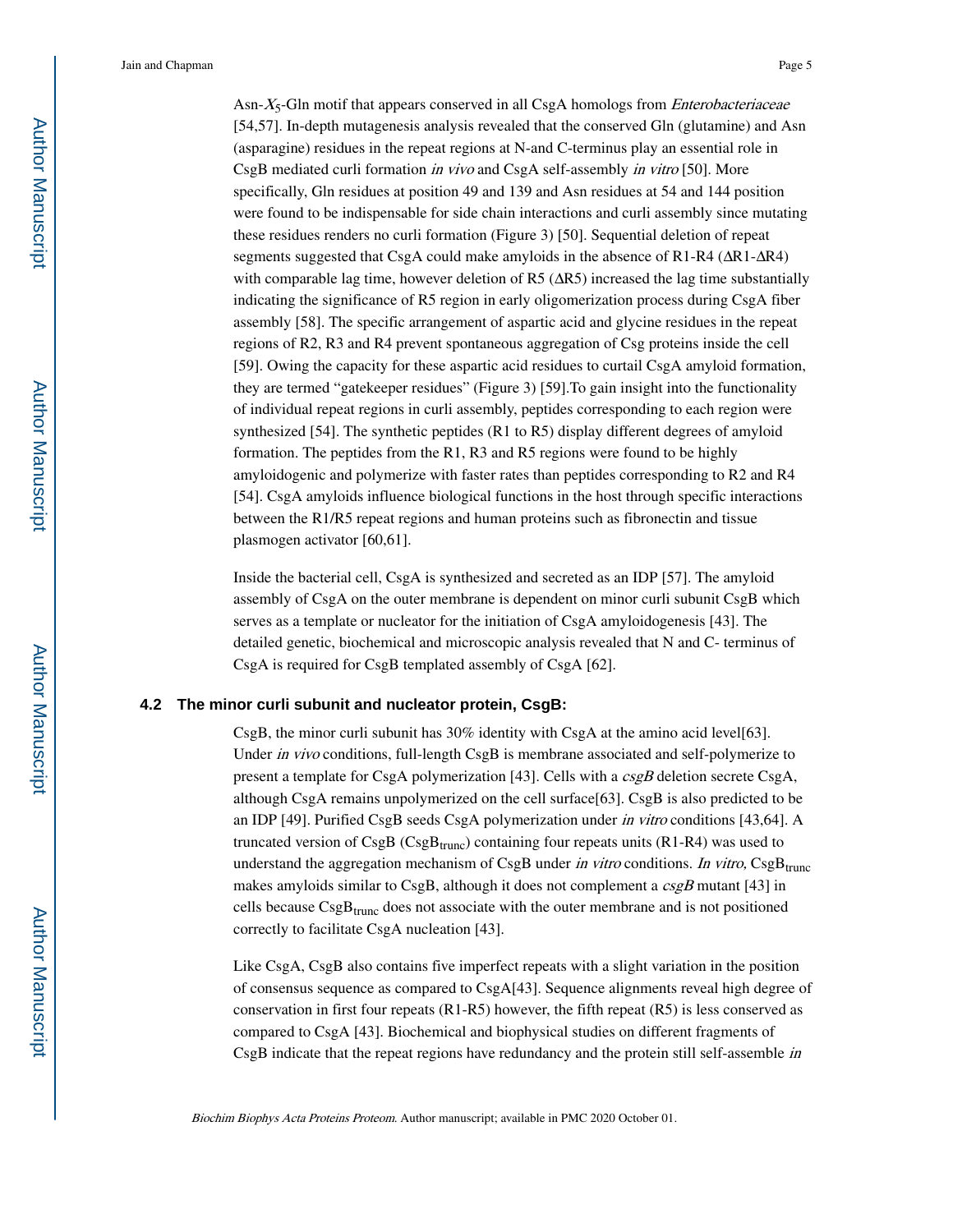vitro after deletion of individual repeats [62]. An attractive model of CsgB-mediated nucleation of CsgA, suggests that CsgB rapidly forms an amyloid-like template on the cell surface that can template the folding of CsgA [64].

Curli amyloid formation can be specified to the cell surface because that is the place where the CsgA protein can interact with the CsgB nucleator. However, both CsgA and CsgB are IDPs and have some propensity to aggregate within the cell [51,65]. It is not surprising that a sophisticated network of chaperones and protein-degradation machinery is in place to keep Csg proteins from premature aggregation within the cell [34,43,66]. In the following sections, we will discuss various chaperone systems that keep the disordered Csg proteins on the right track.

# **5. Chaperones in E. coli: keeping the disordered Csg proteins at right place and time**

### **5.1 Traditional molecular chaperones; Dna K, Hsp33 and Spy proteins:**

Chaperones and chaperone-like proteins in cytoplasm and periplasm can prevent the inappropriate and premature aggregation of curli proteins. General chaperones such as DnaK, Spy and Hsp33 can prevent CsgA amyloid formation in vitro [66]. DnaK can transiently inhibit the aggregation of CsgA, even in the absence of DnaJ and ATP hydrolysis [66]. Similarly, the Hsp33 "holdase" can prevent CsgA amyloid formation [44]. Hsp33 is activated by oxidative stress and the oxidized form of Hsp33 is a more potent amyloid inhibitor than the reduced form [67]. The periplasmic holdase chaperone, Spy, stabilizes the monomeric soluble form of CsgA[66,68]. However, the role that these general chaperones play in keeping Csg proteins from aggregating in vivo remains largely unexplored.

### **5.2 A potent anti-amyloid periplasmic chaperone-like protein, CsgC:**

CsgC is a periplasmic protein whose role in curli assembly is to inhibit CsgA and CsgB aggregation inside the cell [46].By preventing CsgA and CsgB from aggregating inside the cell, CsgC mitigates potential cellular toxicity [46]. CsgC is a β-sheet rich protein with a high degree of stability[69]. Strikingly, CsgC inhibits CsgA amyloid assembly at substoichiometric ratios. Interestingly, CsgC can prevent amyloid formation by other bacterial and human proteins, including α-synuclein[46]. While CsgA and CsgB has 30% sequence identity, CsgA and α-synuclein share little significant sequence identity [46]. The only partially shared stretch of amino acids appears in each repeating unit of CsgA(R1-R5), and only one time in α-synuclein [46] Deletions or mutations in the shared stretch from αsynuclein renders CsgC non-responsive to  $\alpha$ -synuclein aggregation [46]. CsgC exhibits client specificity as it is not able to prevent  $\mathbf{A}\beta$  aggregation [46]. The mechanistic insights into the CsgC inhibitory activity highlights the role of electrostatic interactions and presence of specific amino acids for the potency of CsgC as an amyloid inhibitor [70]. Recently, a super-resolution imaging technique found that CsgC could 'cap' the growing CsgA fiber tip [71]. The detailed mechanism of inhibition and specificity of CsgC still remains to be understood. However, the discovery has opened avenues to explore the presence of CsgC like proteins in other kingdoms that can serve as amyloid inhibitors [61,70,72]. In sum, CsgC helps maintain a dynamic population of soluble and disordered CsgA and CsgB in the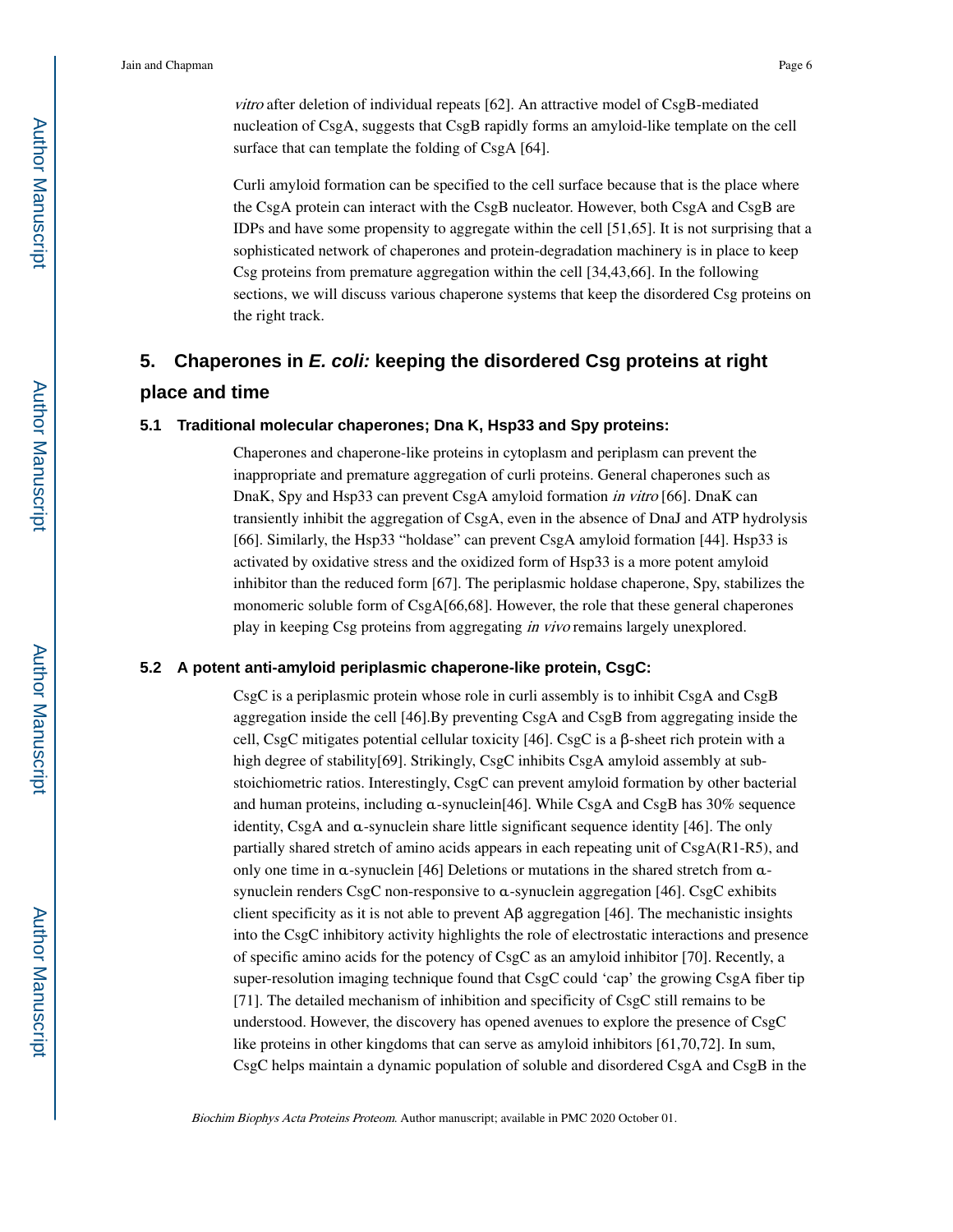periplasm and is an elegant example of how bacteria have evolved a well-developed machinery to mitigate premature amyloid formation [73].

# **6. Accessory proteins: Disordered to ordered transition from inside to outside of the cell**

In *E. coli*, controlled translocation of amyloidogenic curli subunits to the cell surface is achieved via several of the Csg (**c**urli **s**pecific **g**ene) proteins.

#### **6.1 Membrane tethered, CsgF:**

CsgF is a surface exposed, membrane-associated oligomeric protein [74,75]. A recent NMR study found that CsgF lacks a stable tertiary structure and contains exposed hydrophobic surfaces [76]. However, CsgF attains a stable conformation after interaction with CsgG and CsgB [76]. Cells deficient in  $csgF$  are less capable of polymerizing CsgA into amyloid [75]. Therefore, CsgF is itself an IDP that must function in concert with other Csg proteins to ensure the ordered assembly of intrinsically disordered CsgA and CsgB into curli amyloids [75]. The primary sequence of CsgF contains a high percentage of glutamine and asparagine residues, similar to CsgA and CsgB, which may act as CsgG specific export signal [51]. The C-terminus of CsgB interacts with dimeric CsgF and this interaction apparently promotes CsgB to adopt a nucleation competent conformation [76]. It is also possible that CsgF works directly on CsgA to promote amyloid formation, although this has not been directly demonstrated in cells.

### **6.2 The secretion pore, CsgG and CsgE:**

The outer-membrane secretion channel is composed of a nonamer of the CsgG protein, which is 'capped' on the periplasmic side by a multimer of CsgE [51,77]. The nine subunits of CsgG form an oligomeric transport complex that gives rise to a 36-stranded β-barrel which traverses the bilayer and is connected to a cage-like vestibule in the periplasm [77]. The channel formed by the CsgG complex is 2nm wide, and is suited to export unfolded proteins [77]. The three known substrates of the CsgG secretion complex are CsgA, CsgB and CsgF, each of which is putatively disordered during secretion [51,77]. The CsgG mediated secretion of CsgA is dependent on the N-terminal 22 amino acids of soluble CsgA [51]. These residues are required for secretion and assembly of curli fibers but do not become the integral part of the fibers [51]. Structural and functional analyses of CsgG imply that it is a general secretion channel that transports protein on a diffusion based, entropydriven transport mechanism [77]. The overexpression of CsgG results in outer-membrane permeability to antibiotics such as erythromycin [51].

CsgE acts as efficiency factor for CsgG by capping the periplasmic side of the vestibule and allowing translocation of Csg proteins to the cell surface [65]. CsgE also prevents nonspecific translocation of small proteins and large molecules through CsgG pore, thus acting as a regulatory gateway to the otherwise permissible CsgG pore [65,74,78]. CsgE also inhibits CsgA polymerization *in vitro* suggesting that it may help keeping CsgA in soluble form in the periplasm [65,79]. Hydrogen-deuterium amide exchange revealed that CsgE exists in a dynamic ensemble of monomer and oligomers [80]. A recent NMR structure of a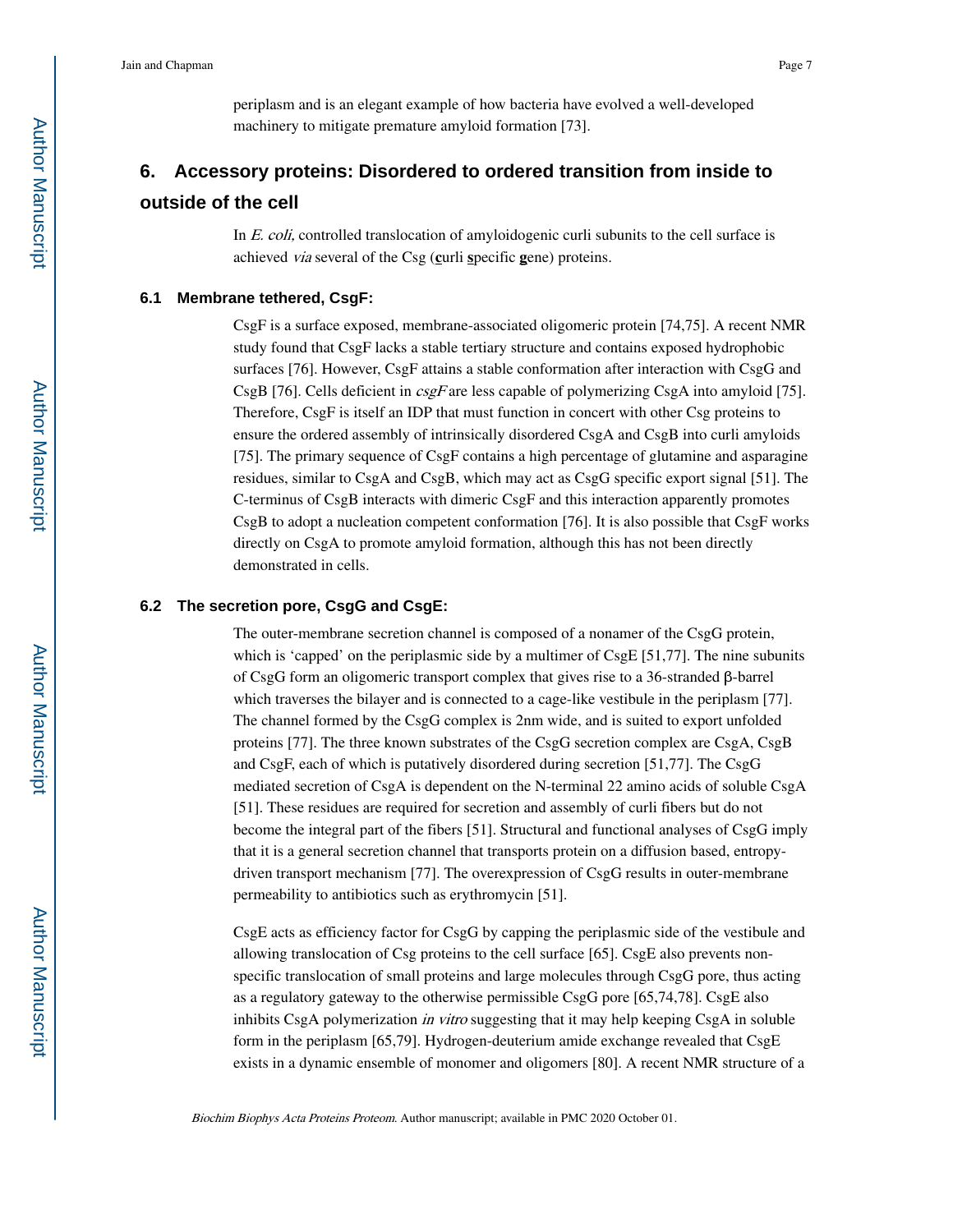mutant of CsgE (W48A/F79A) highlights the detailed structural properties and localization with CsgG [74]. The NMR structure suggest that the N and C terminal of CsgE are flexible and may help in the interactions with CsgG [78]. According to the 'head-center' model, CsgE-CsgG interactions are driven by electrostatic forces where the flexible and negatively charged C-terminal of CsgE interacts with periplasmic domain of CsgG which is rich in positive residues [74]. The positively charged N-terminal of CsgE electrostatically interacts with soluble disordered CsgA, either as monomer or oligomeric form [74,78]. Thus, CsgE serves as a chaperone-like protein and a cap that allows an effective unidirectional transport of CsgA from periplasm to outer membrane [78].

### **6.3 The master regulator; CsgD:**

CsgD is a key curli transcriptional regulator protein that belongs to FixJ/LuxR/UhpA transcription factor family [81]. It is the key modulator that regulates the  $csgBAC$  and csgDEFG operons required for the synthesis, secretion and assembly of curli components [82]. Numerous transcription factors and other parameters like amount of oxygen, temperature, osmolarity, starvation, high cell density plays critical role in regulating CsgD expression and thus indirectly influence  $csgBAC$  expression [83]. Transcription of CsgD is regulated by cAMP-CRP (cyclic AMP-catabolite repressor protein) complex and small RNAs [84,85]. The exact stimulus required for CsgD activation is not yet known but it is believed that the activated CsgD is phosphorylated at N-terminus by an unknown mechanism. The activation of CsgD governs the expression of curli and accessory proteins [84].

## **7. Curli and biofilm formation**

Curli along with cellulose and extracellular DNA makes an integral part of extracellular matrix of biofilm in  $E.$  coli [34]. The extracellular matrix is a highly organized threedimensional structure that protects bacteria from environmental stress and aids in adherence to biotic and abiotic surfaces [48,86]. Presence of biofilm renders bacteria resistant to antibiotics and host defense [87]. Furthermore, biofilm formation within the host is implicated in serious and persistent infectious diseases, including cystic fibrosis, chronic otitis media and urinary tract infection (UTI) [87]. Curli are also capable of evading host immune system and cause inflammation [88-90]. The specific and complicated interactions of curli with host environment and immune system explains the vital role of functional amyloids in host-bacterial interactions [88].

Although beneficial to bacteria, biofilms pose a great threat to humans since it is almost impossible to completely eradicate mature biofilms from biotic and abiotic surfaces. Preventing curli assembly is one of the most attractive strategies to prevent biofilm formation and subsequent damage [79]. Since curli shares similar biochemical and biophysical properties with disease-related amyloids, it is also a well suited model to design and develop general amyloid inhibitors [79,91,92].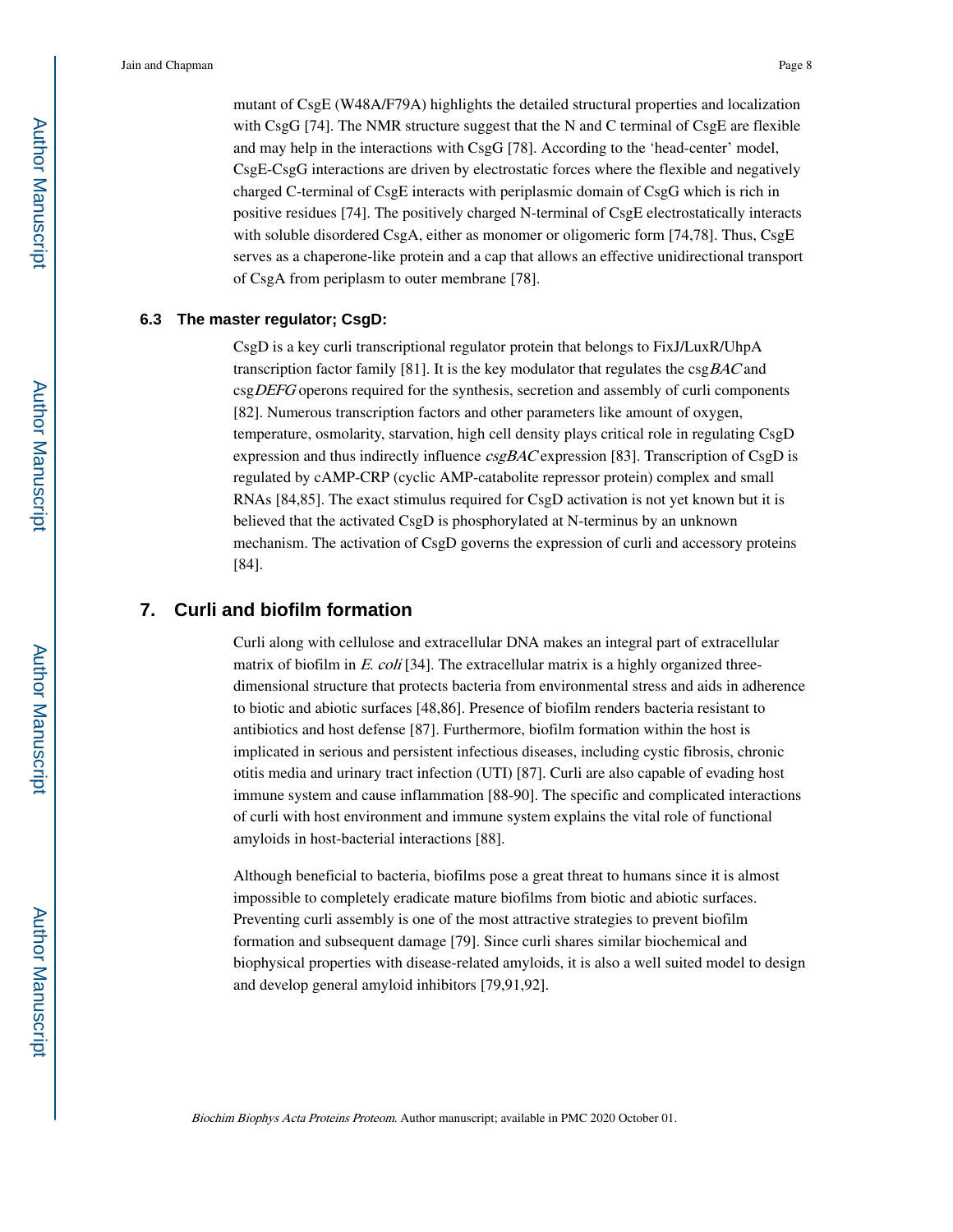### **8. Conclusion**

The discovery of functional amyloids has greatly expanded our view of amyloid biology. Clearly, amyloid formation is not always deleterious from the cell's perspective. However, there is still much to learn about amyloid formation and toxicity associated with amyloids. Many IDPs undergo liquid/solid phase transition to form hydrogels which are "solid-like amyloids" to prevent toxic effects of amyloids and imparts functional role. The most well studied functional amyloid, curli in E. coli has provided insights into how cells make amyloids efficiently at the right time and place, thus eliminates the changes of intracellular aggregation and cytotoxicity. Studies on curli not only enable us to understand the process of amyloidogenesis, but also provide a fascinating tool to discover new ways to treat amyloidrelated diseases.

### **Acknowledgements**

We thank Chapman lab members for their helpful discussions and contributory work. We are thankful to M. Goenka and S. Bhoite for their help in figure one and two, respectively. This work was supported by the National Institutes of Health R01GM118651 and R21AI137535 to MRC.

## **Biography**



Neha Jain studied microbiology at Maharani's college and received Bachelor's and Master's degree from the University of Rajasthan, Jaipur. Later she pursued PhD in Biological Sciences from the Indian Institute of Science Education and Research (IISER Mohali) with Prof. S. Mukhopadhyay. After finishing her PhD in 2013, she joined Prof. M. R. Chapman's lab at the University of Michigan (Ann Arbor campus) for postdoctoral training. In 2018, she returned back to India. After a short stint as Assistant Professor at Ahmedabad University, she has joined the faculty of Bioscience and Bioengineering at the Indian Institute of Technology Jodhpur. Her lab is interested in understanding the interactions between human and bacterial amyloids and their role in pathophysiology of neurodegenerative diseases.



Matthew R. Chapman received his Bachelor's degree in microbiology from the University of Nebraska at Omaha. He then moved to the Indiana University to pursue PhD with Prof. C. Kao. He joined Prof. S. J. Hultgren's lab for postdoctoral studies where he discovered that the major proteinaceous component of the biofilm extracellular matrix belonged to a class of structurally conserved ordered aggregates called amyloid. In 2003, he started his lab at the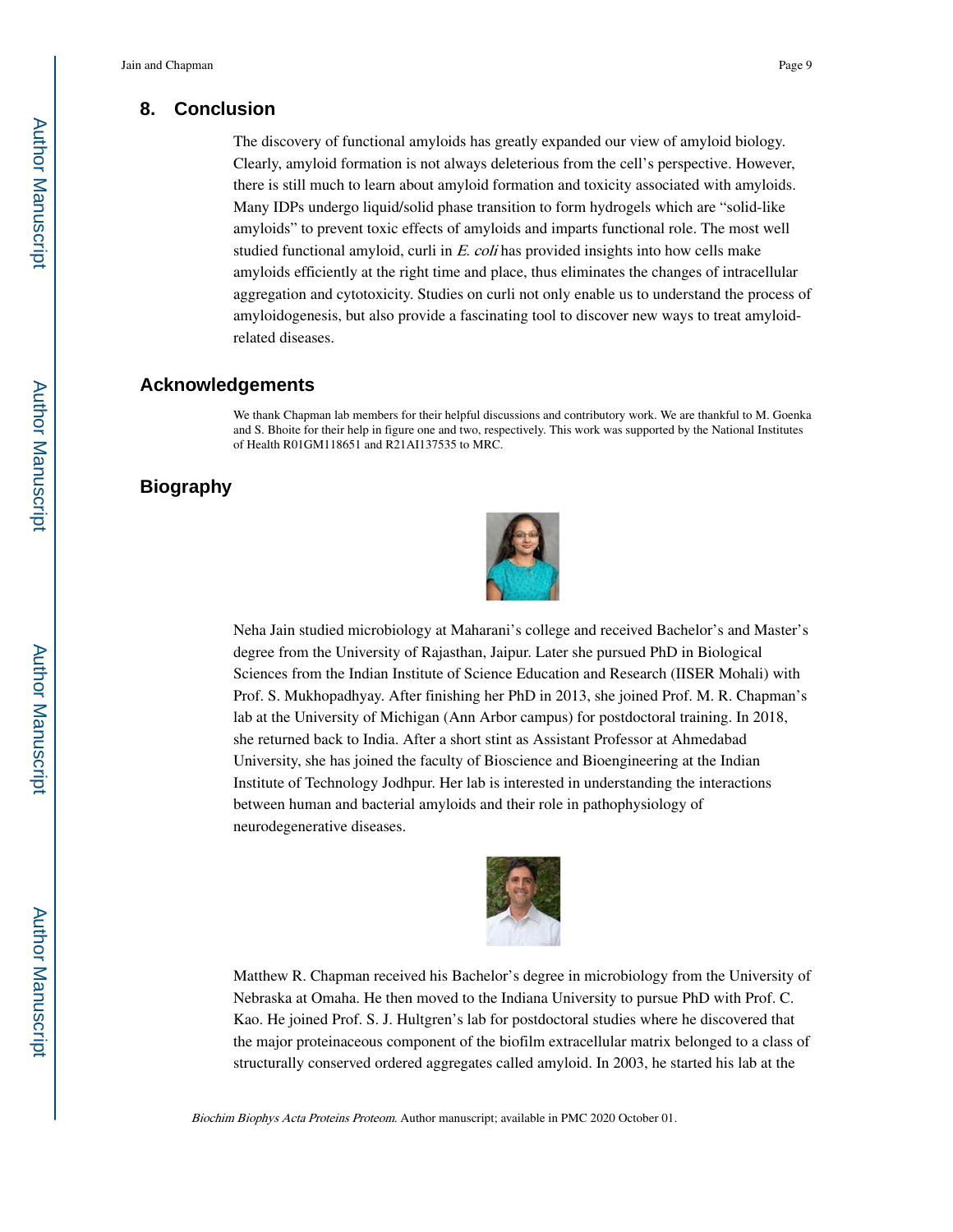University of Michigan, Ann Arbor. His lab has continued to work on the biogenesis and regulation of functional amyloids in bacteria.

### **References**

- [1]. Romero P, Obradovic Z, Kissinger C, Villafranca JE, Dunker AK, Identifying disordered regions in proteins from amino acid sequence, Proc. Int. Conf. Neural Networks, IEEE, pp. 90–95. doi: 10.1109/ICNN.1997.611643.
- [2]. Dunker AK, Brown CJ, Lawson JD, Iakoucheva A. Lilia M., Obradović§ Z, Intrinsic Disorder and Protein Function, (2002). doi:10.1021/BI012159.
- [3]. Uversky VN, Dancing Protein Clouds: The strange biology and chaotic physics of intrinsically disordered proteins, J. Biol. Chem 291 (2016) 6681–6688.doi:10.1074/jbc.R115.685859. [PubMed: 26851286]
- [4]. Dyson HJ, Wright PE, Intrinsically unstructured proteins and their functions, Nat. Rev. Mol. Cell Biol 6 (2005) 197–208.10.1038/nrm1589. [PubMed: 15738986]
- [5]. Tompa P, Structure and function of intrinsically disordered proteins, Chapman & Hall/CRC Press, 2010.
- [6]. Pontius BW, Berg P, Rapid renaturation of complementary DNA strands mediated by cationic detergents: a role for high-probability binding domains in enhancing the kinetics of molecular assembly processes, Proc. Natl. Acad. Sci. U. S. A 88 (1991) 8237–41. [PubMed: 1896475]
- [7]. Dosztányi Z, Tompa P, Prediction of protein disorder, Methods Mol. Biol, 2008: pp. 103–115. doi: 10.1007/978-1-60327-058-8\_6.
- [8]. Garner, Cannon, Romero, Obradovic, Dunker, Predicting disordered regions from amino acid sequence: Common themes despite differing structural characterization, Genome Inform. Ser. Workshop Genome Inform 9 (1998) 201–213.
- [9]. Radivojac P, Iakoucheva LM, Oldfield CJ, Obradovic Z, Uversky VN, Dunker AK, Intrinsicdisorder and functional proteomics, Biophys. J 92 (2007) 1439–1456.doi:10.1529/ biophysj.106.094045. [PubMed: 17158572]
- [10]. Uversky VN, Gillespie JR, Fink AL, Why are natively unfolded proteins unstructured under physiologic conditions?, Proteins Struct. Funct. Genet 41 (2000) 415–427.doi: 10.1002/1097-0134(20001115)41:3<415::AID-PROT130>3.0.CO;2-7. [PubMed: 11025552]
- [11]. Paz A, Zeev-Ben-Mordehai T, Lundqvist M, Sherman E, Mylonas E, Weiner L, Haran G, Svergun DI, Mulder FAA, Sussman JL, Silman I, Biophysical characterization of the unstructured cytoplasmic domain of the human neuronal adhesion protein neuroligin 3, Biophys. J 95 (2008) 1928–44. doi:10.1529/biophysj.107.126995. [PubMed: 18456828]
- [12]. Prilusky J, Felder CE, Zeev-Ben-Mordehai T, Rydberg EH, Man O, Beckmann JS, Silman I, Sussman JL, FoldIndex(C): a simple tool to predict whether a given protein sequence is intrinsically unfolded, Bioinformatics. 21 (2005) 3435–3438.doi:10.1093/bioinformatics/bti537. [PubMed: 15955783]
- [13]. Chong S-H, Chatterjee P, Ham S, Computer simulations of intrinsically disordered proteins, Annu. Rev. Phys. Chem 68 (2017) 117–134. doi:10.1146/annurev-physchem-052516-050843. [PubMed: 28226222]
- [14]. Brutscher B, Felli IC, Gil-Caballero S, Hošek T, Kümmerle R, Piai A, Pierattelli R, Sólyom Z, NMR Methods for the study of instrinsically disordered proteins structure, dynamics, and interactions: General overview and practical guidelines, Adv. Exp. Med. Biol, 2015: pp. 49–122. doi:10.1007/978-3-319-20164-1\_3.
- [15]. Gomes G-N, Gradinaru CC, Insights into the conformations and dynamics of intrinsically disordered proteins using single-molecule fluorescence, Biochim. Biophys. Acta - Proteins Proteomics 1865 (2017) 1696–1706. doi:10.1016/j.bbapap.2017.06.008. [PubMed: 28625737]
- [16]. Uversky VN, Protein intrinsic disorder-based liquid–liquid phase transitions in biological systems: Complex coacervates and membrane-less organelles, Adv. Colloid Interface Sci 239 (2017) 97–114. doi:10.1016/J.CIS.2016.05.012. [PubMed: 27291647]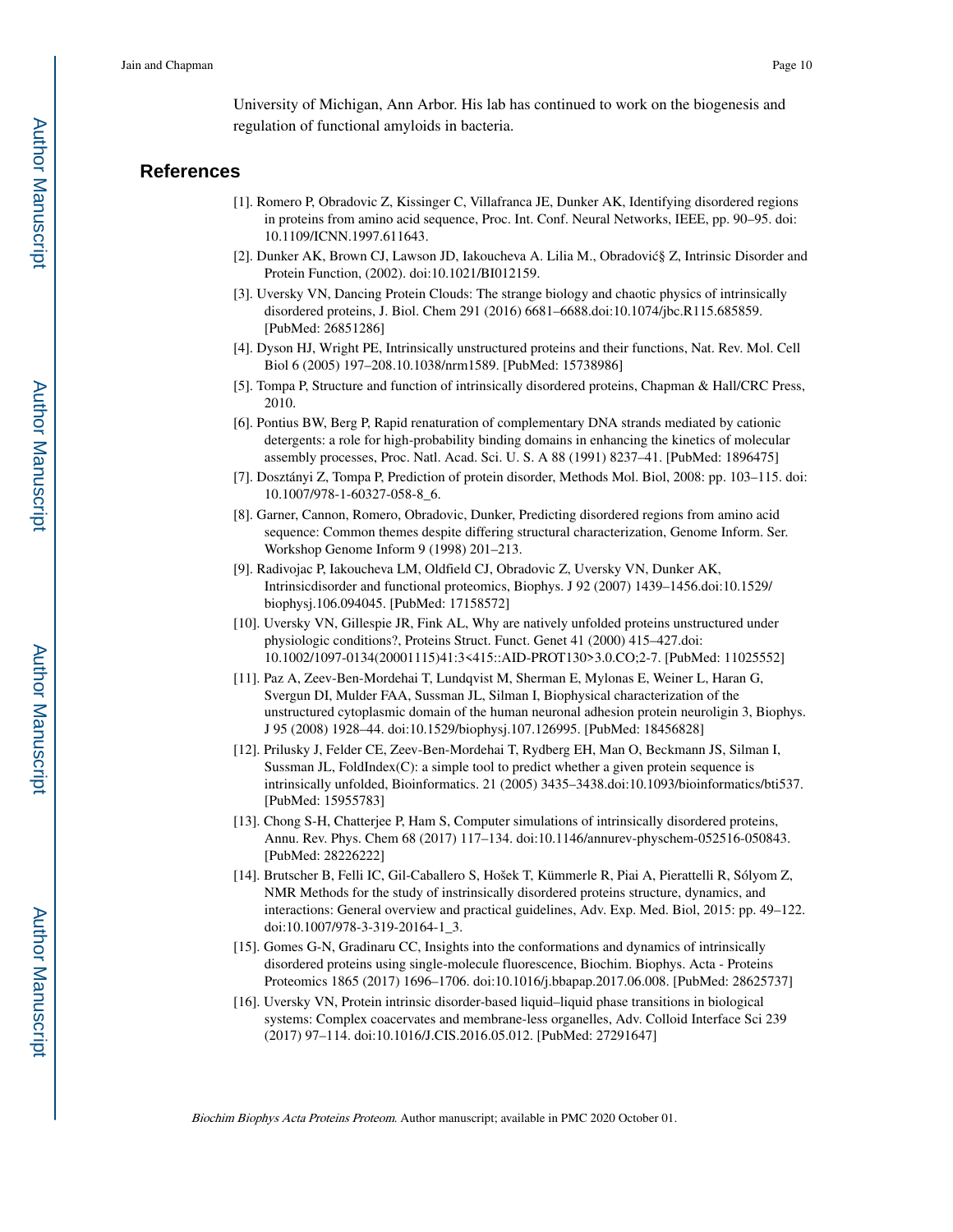- [17]. Alberti S, Gladfelter A, Mittag T, Leading edge primer considerations and challenges in studying liquid-liquid phase separation and biomolecular condensates, Cell. (2019).doi:10.1016/j.cell. 2018.12.035.
- [18]. McCarty J, Delaney KT, Danielsen SPO, Fredrickson GH, Shea J-E, Complete phase diagram for liquid–liquid phase separation of intrinsically disordered proteins, J. Phys. Chem. Lett 10 (2019) 1644–1652. doi:10.1021/acs.jpclett.9b00099. [PubMed: 30873835]
- [19]. Brangwynne CP, Phase transitions and size scaling of membrane-less organelles, J. Cell Biol 203 (2013) 875–881. doi:10.1083/jcb.201308087. [PubMed: 24368804]
- [20]. Nott TJ, Petsalaki E, Farber P, Jervis D, Fussner E, Plochowietz A, Craggs TD, Bazett-Jones DP, Pawson T, Forman-Kay JD, Baldwin AJ, Phase transition of a disordered nuage protein generates environmentally responsive membraneless organelles, Mol. Cell 57 (2015) 936–947. doi: 10.1016/j.molcel.2015.01.013. [PubMed: 25747659]
- [21]. Darling AL, Liu Y, Oldfield CJ, Uversky VN, Intrinsically disordered proteome of human membrane-less organelles, Proteomics. 18 (2018) 1700193.doi:10.1002/pmic.201700193.
- [22]. Cuevas-Velazquez CL, Dinneny JR, Organization out of disorder: liquid-liquid phase separation in plants, Curr. Opin. Plant Biol 45 (2018) 68–74.doi:10.1016/J.PBI.2018.05.005. [PubMed: 29859470]
- [23]. Ambadipudi S, Biemat J, Riedel D, Mandelkow E, Zweckstetter M, Liquid–liquid phase separation of the microtubule-binding repeats of the Alzheimer-related protein Tau, Nat. Commun 8 (2017) 275. doi:10.1038/s41467-017-00480-0. [PubMed: 28819146]
- [24]. Bergeron-Sandoval L-P, Safaee N, Michnick SW, Mechanisms and consequences of macromolecular phase separation, Cell (2016). doi:10.1016/j.cell.2016.05.026.
- [25]. Levine ZA, Larini L, LaPointe NE, Feinstein SC, Shea J-E, Regulation and aggregation of intrinsically disordered peptides., Proc. Natl. Acad. Sci. U. S. A 112 (2015)2758–63. doi: 10.1073/pnas.1418155112. [PubMed: 25691742]
- [26]. Kostylev MA, Tuttle MD, Lee S, Klein LE, Takahashi H, Cox TO, Gunther EC, Zilm KW, Strittmatter SM, Liquid and hydrogel phases of PrPC linked to conformation shifts and triggered by Alzheimer's amyloid-β oligomers, Mol. Cell 72 (2018) 426–443.e12. doi:10.1016/j.molcel. 2018.10.009. [PubMed: 30401430]
- [27]. Koo EH, Lansbury PT, Kelly JW, Amyloid diseases: Abnormal protein aggregation in neurodegeneration, Proc. Natl. Acad. Sci. U. S. A 96 (1999) 9989–90. doi:10.1073/PNAS. 96.18.9989. [PubMed: 10468546]
- [28]. Chiti F, Dobson CM, Protein misfolding, functional amyloid, and human disease, Annu. Rev. Biochem 75 (2006) 333–366. doi:10.1146/annurev.biochem.75.101304.123901. [PubMed: 16756495]
- [29]. Fusco G, De Simone A, Arosio P, Vendruscolo M, Veglia G, Dobson CM, Structural ensembles of membrane-bound α-synuclein reveal the molecular determinants of synaptic vesicle Affinity, Sci. Rep 6 (2016) 27125. doi:10.1038/srep27125. [PubMed: 27273030]
- [30]. Luk KC, Kehm V, Carroll J, Zhang B, O'Brien P, Trojanowski JQ, Lee VMY, Pathological αsynuclein transmission initiates Parkinson-like neurodegeneration in nontransgenic mice, Science (80) 338 (2012) 949–953. doi:10.1126/science.1227157.
- [31]. Lee H-J, Choi C, Lee S-J, Membrane-bound α-Synuclein has a high aggregation propensity and the ability to seed the aggregation of the cytosolic form, J. Biol. Chem 277 (2002) 671–678. doi: 10.1074/jbc.M107045200. [PubMed: 11679584]
- [32]. Blanco LP, Evans ML, Smith DR, Badtke MP, Chapman MR, Diversity, biogenesis and function of microbial amyloids, Trends Microbiol. 20 (2012) 66–73. doi:10.1016/j.tim.2011.11.005. [PubMed: 22197327]
- [33]. Pham CLL, Kwan AH, Sunde M, Functional amyloid: widespread in nature, diverse in purpose, Essays Biochem. 56 (2014) 207–219. doi:10.1042/bse0560207. [PubMed: 25131597]
- [34]. Chapman MR, Robinson LS, Pinkner JS, Roth R, Heuser J, Hammar M, Normark S, Hultgren SJ, Role of Escherichia coli curli operons in directing amyloid fiber formation, Science. 295 (2002) 851–5. doi:10.1126/science.1067484. [PubMed: 11823641]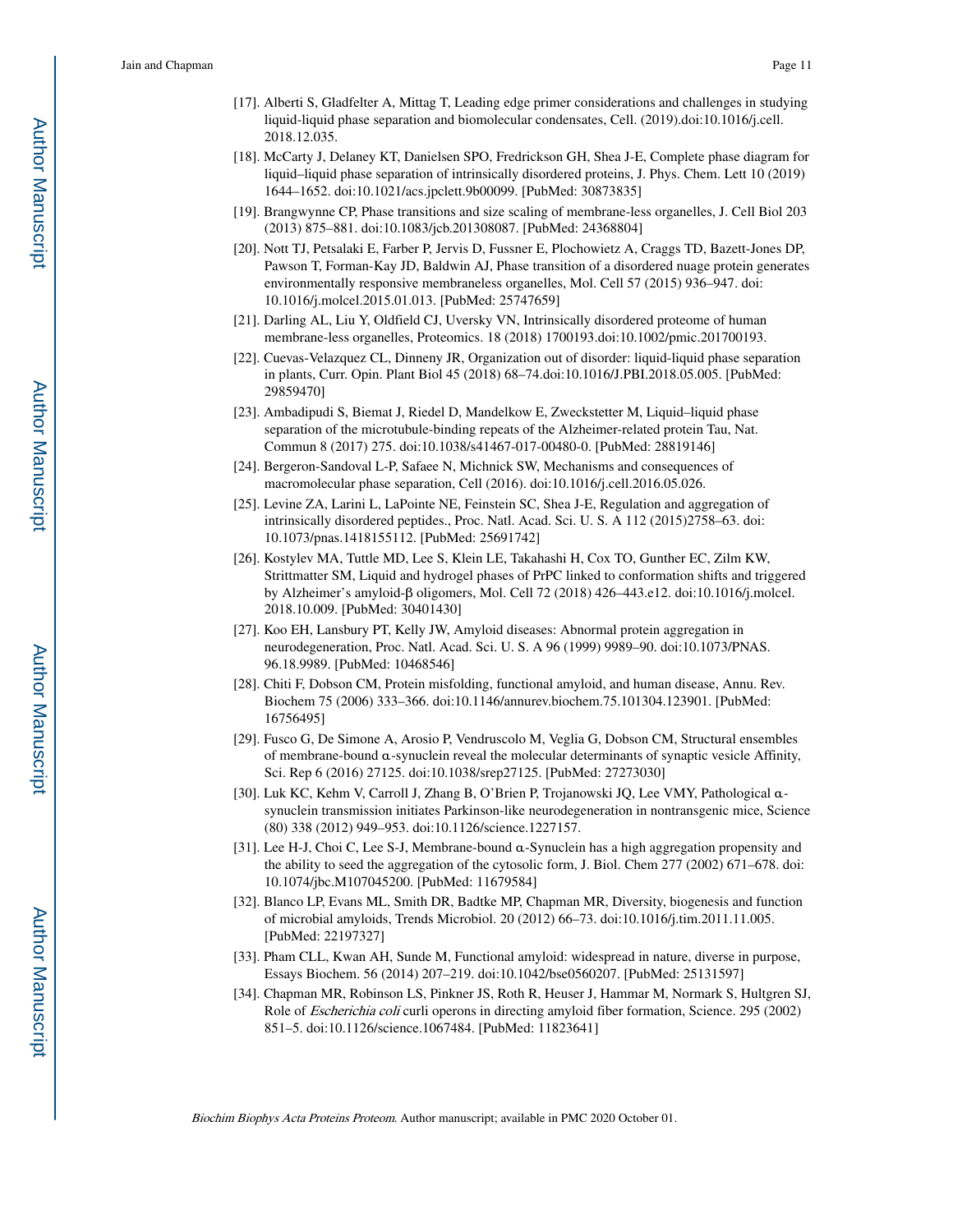- [35]. Raveendra BL, Siemer AB, V Puthanveettil S, Hendrickson WA, Kandel ER, McDermott AE, Characterization of prion-like conformational changes of the neuronal isoform of Aplysia CPEB, Nat. Struct. Mol. Biol 20 (2013) 495–501. doi:10.1038/nsmb.2503. [PubMed: 23435382]
- [36]. Majumdar A, Cesario WC, White-Grindley E, Jiang H, Ren F, Khan M. "Repon", Li L, Choi EM-L, Kannan K, Guo F, Unruh J, Slaughter B, Si K, Critical role of amyloid-like oligomers of Drosophila Orb2 in the persistence of memory, Cell. 148 (2012) 515–529. doi:10.1016/j.cell. 2012.01.004. [PubMed: 22284910]
- [37]. Fioriti L, Myers C, Huang Y-Y, Li X, Stephan JS, Trifilieff P, Colnaghi L, Kosmidis S, Drisaldi B, Pavlopoulos E, Kandel ER, The persistence of hippocampal-based memory requires protein synthesis mediated by the Prion-like protein CPEB3, Neuron. 86 (2015) 1433–1448. doi: 10.1016/j.neuron.2015.05.021. [PubMed: 26074003]
- [38]. Maji SK, Perrin MH, Sawaya MR, Jessberger S, Vadodaria K, Rissman RA, Singru PS, Nilsson KPR, Simon R, Schubert D, Eisenberg D, Rivier J, Sawchenko P, Vale W, Riek R, Functional amyloids as natural storage of peptide hormones in pituitary secretory granules, Science (80). 325 (2009) 328–332.
- [39]. Evans ML, Chapman MR, Curli biogenesis: Order out of disorder, Biochim. Biophys. Acta Mol. Cell Res 1843 (2014) 1551–1558. doi:10.1016/j.bbamcr.2013.09.010.
- [40]. Deshmukh M, Evans ML, Chapman MR, Amyloid by design: Intrinsic regulation of microbial amyloid assembly, J. Mol. Biol 430 (2018) 3631–3641. doi:10.1016/j.jmb.2018.07.007. [PubMed: 30017921]
- [41]. Carballo-Pacheco M, Ismail AE, Strodel B, Oligomer Formation of Toxic and Functional amyloid peptides studied with atomistic simulations, J. Phys. Chem. B 119 (2015) 9696–9705. doi:10.1021/acs.jpcb.5b04822. [PubMed: 26130191]
- [42]. McGlinchey RP, Lee JC, Why study functional amyloids? Lessons from the repeat domain of Pmel17, J. Mol. Biol 430 (2018) 3696–3706. doi:10.1016/j.jmb.2018.06.011. [PubMed: 29886018]
- [43]. Hammer ND, Schmidt JC, Chapman MR, The curli nucleator protein, CsgB, contains an amyloidogenic domain that directs CsgA polymerization, Proc. Natl. Acad. Sci 104 (2007) 12494–12499. doi:10.1073/pnas.0703310104. [PubMed: 17636121]
- [44]. Evans ML, Schmidt JC, Ilbert M, Doyle SM, Quan S, Bardwell JCA, Jakob U, Wickner S, Chapman MR, cob chaperones DnaK E, Hsp33 and Spy inhibit bacterial functional amyloid assembly, Prion. 5 (2011) 323–334. doi:10.4161/pri.18555. [PubMed: 22156728]
- [45]. Landreh M, Rising A, Presto J, Jörnvall H, Johansson J, Specific chaperones and regulatory domains in control of amyloid formation., J. Biol. Chem 290 (2015) 26430–6. doi:10.1074/ jbc.R115.653097. [PubMed: 26354437]
- [46]. Evans ML, Chorell E, Taylor JD, Åden J, Götheson A, Li F, Koch M, Sefer L, Matthews SJ, Wittung-Stafshede P, Almqvist F, Chapman MR, The bacterial curli system possesses a potent and selective inhibitor of amyloid formation., Mol. Cell 57 (2015) 445–55. doi:10.1016/j.molcel. 2014.12.025. [PubMed: 25620560]
- [47]. Mannini B, Chiti F, Chaperones as suppressors of protein misfolded oligomer toxicity, Front. Mol. Neurosci 10 (2017) 98. doi:10.3389/fnmol.2017.00098. [PubMed: 28424588]
- [48]. Hung C, Zhou Y, Pinkner JS, Dodson KW, Crowley JR, Heuser J, Chapman MR, Hadjifrangiskou M, Henderson JP, Hultgren SJ, Escherichia coli biofilms have an organized and complex extracellular matrix structure, MBio. 4 (2013) e00645–13. doi:10.1128/mBio.00645-13. [PubMed: 24023384]
- [49]. DeBenedictis EP, Ma D, Keten S, Structural predictions for curli amyloid fibril subunits CsgA and CsgB, RSC Adv. 7 (2017) 48102–48112. doi:10.1039/C7RA08030A.
- [50]. Wang X, Chapman MR, Sequence Determinants of bacterial amyloid formation, J. Mol. Biol 380 (2008) 570–580. doi:10.1016/j.jmb.2008.05.019. [PubMed: 18565345]
- [51]. Robinson LS, Ashman EM, Hultgren SJ, Chapman MR, Secretion of curli fibre subunits is mediated by the outer membrane-localized CsgG protein, Mol. Microbiol 59 (2006) 870–881. doi:10.1111/j.1365-2958.2005.04997.x. [PubMed: 16420357]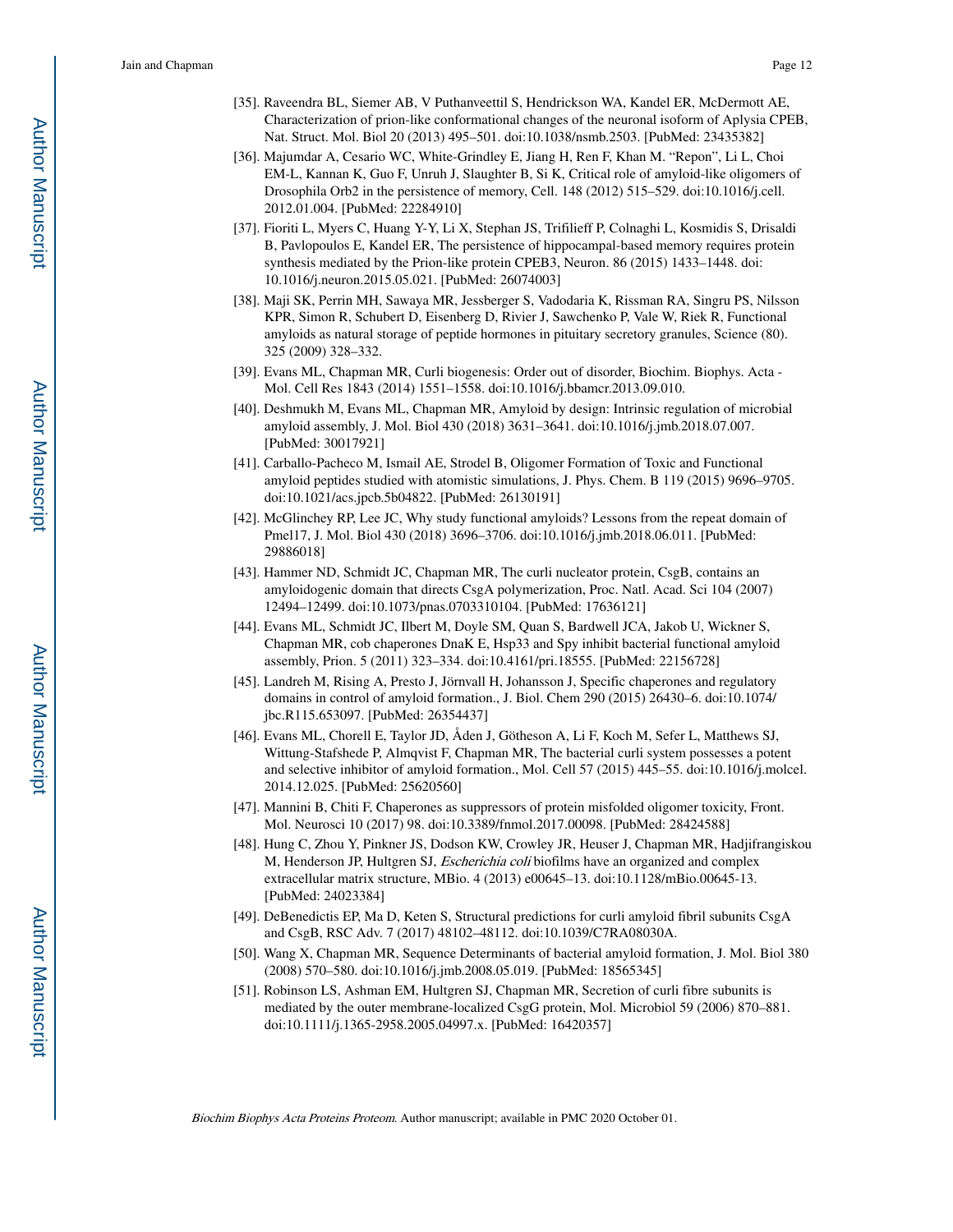- [52]. Collinson S, Parker JM, Hodges R, Kay W, Structural predictions of AgfA, the insoluble fimbrial subunit of Salmonella thin aggregative fimbriae, J. Mol. Biol 290 (1999) 741–756. doi:10.1006/ jmbi.1999.2882. [PubMed: 10395827]
- [53]. Dueholm MS, Nielsen SB, Hein KL, Nissen P, Chapman M, Christiansen G, Nielsen PH, Otzen DE, Fibrillation of the major curli subunit CsgA under a wide range of conditions implies a robust design of aggregation, Biochemistry. 50 (2011) 8281–90. doi:10.1021/bi200967c. [PubMed: 21877724]
- [54]. Wang X, Smith DR, Jones JW, Chapman MR, In Vitropolymerization of a functional Escherichia coli amyloid protein, J. Biol. Chem 282 (2006) 3713–3719. doi:10.1074/jbc.M609228200. [PubMed: 17164238]
- [55]. Sleutel M, Van den Broeck I, Van Gerven N, Feuillie C, Jonckheere W, Valotteau C, Dufrêne YF, Remaut H, Nucleation and growth of a bacterial functional amyloid at single-fiber resolution, Nat. Chem. Biol 13 (2017) 902–908. doi:10.1038/nchembio.2413. [PubMed: 28628096]
- [56]. Zhou Y, Smith D, Leong BJ, Brännström K, Almqvist F, Chapman MR, Promiscuous Crossseeding between bacterial amyloids promotes interspecies biofilms, J. Biol. Chem 287 (2012) 35092–35103. doi:10.1074/jbc.M112.383737. [PubMed: 22891247]
- [57]. Wang X, Chapman MR, Curli provide the template for understanding controlled amyloid propagation, Prion. 2 (2) 57–60. doi:10.4161/pri.2.2.6746. [PubMed: 19098444]
- [58]. Wang X, Hammer ND, Chapman MR, The molecular basis of functional bacterial amyloid polymerization and nucleation, J. Biol. Chem 283 (2008) 21530–21539. doi:10.1074/ jbc.M800466200. [PubMed: 18508760]
- [59]. Wang X, Zhou Y, Ren J-J, Hammer ND, Chapman MR, Gatekeeper residues in the major curlin subunit modulate bacterial amyloid fiber biogenesis, Proc. Natl. Acad. Sci 107 (2010) 163–168. doi:10.1073/pnas.0908714107. [PubMed: 19966296]
- [60]. Zhou Y, Smith DR, Hufnagel DA, Chapman MR, Experimental manipulation of the microbial functional amyloid called curli, Methods Mol. Biol 2013: pp. 53–75. doi: 10.1007/978-1-62703-245-2\_4.
- [61]. Swasthi HM, Bhasne K, Mahapatra S, Mukhopadhyay S, Human fibrinogen inhibits amyloid assembly of biofilm-forming CsgA, Biochemistry. 57 (2018) 6270–6273. doi:10.1021/ acs.biochem.8b00841. [PubMed: 30338995]
- [62]. Hammer ND, McGuffie BA, Zhou Y, Badtke MP, Reinke AA, Brännström K, Gestwicki JE, Olofsson A, Almqvist F, Chapman MR, The C-Terminal repeating units of CsgB direct bacterial functional amyloid nucleation, J. Mol. Biol 422 (2012) 376–389. doi:10.1016/j.jmb.2012.05.043. [PubMed: 22684146]
- [63]. Hammar M, Bian Z, Normark S, Nucleator-dependent intercellular assembly of adhesive curli organelles in Escherichia coli, Proc. Natl. Acad. Sci. U. S. A 93 (1996) 6562–6. doi:10.1073/ pnas.93.13.6562. [PubMed: 8692856]
- [64]. Shu Q, Crick SL, Pinkner JS, Ford B, Hultgren SJ, Frieden C, The A E. coli CsgB nucleator of curli assembles to β-sheet oligomers that alter the CsgA fibrillization mechanism, Proc. Natl. Acad. Sci 109 (2012) 6502–6507. doi:10.1073/pnas.1204161109. [PubMed: 22493266]
- [65]. Nenninger AA, Robinson LS, Hammer ND, Epstein EA, Badtke MP, Hultgren SJ, Chapman MR, CsgE is a curli secretion specificity factor that prevents amyloid fibre aggregation, Mol. Microbiol 81 (2011)486–499. doi:10.1111/j.1365-2958.2011.07706.x. [PubMed: 21645131]
- [66]. Evans ML, Schmidt JC, Ilbert M, Doyle SM, Quan S, Bardwell JCA, Jakob U, Wickner S, Chapman MR, coli chaperones DnaK E, Hsp33 and Spy inhibit bacterial functional amyloid assembly, Prion. 5 (2011) 323–34. doi:10.4161/pri.18555. [PubMed: 22156728]
- [67]. Jakob U, Muse W, Eser M, Bardwell JC, Chaperone activity with a redox switch, Cell. 96 (1999) 341–52. doi:10.1016/S0092-8674(00)80547-4. [PubMed: 10025400]
- [68]. Quan S, Koldewey P, Tapley T, Kirsch N, Ruane KM, Pfizenmaier J, Shi R, Hofmann S, Foit L, Ren G, Jakob U, Xu Z, Cygler M, Bardwell JCA, Genetic selection designed to stabilize proteins uncovers a chaperone called Spy, Nat. Struct. Mol. Biol 18 (2011) 262–269. doi:10.1038/nsmb. 2016. [PubMed: 21317898]
- [69]. Taylor JD, Zhou Y, Salgado PS, Patwardhan A, McGuffie M, Pape T, Grabe G, Ashman E, Constable SC, Simpson PJ, Lee W, Cota E, Chapman MR, Matthews SJ, Atomic resolution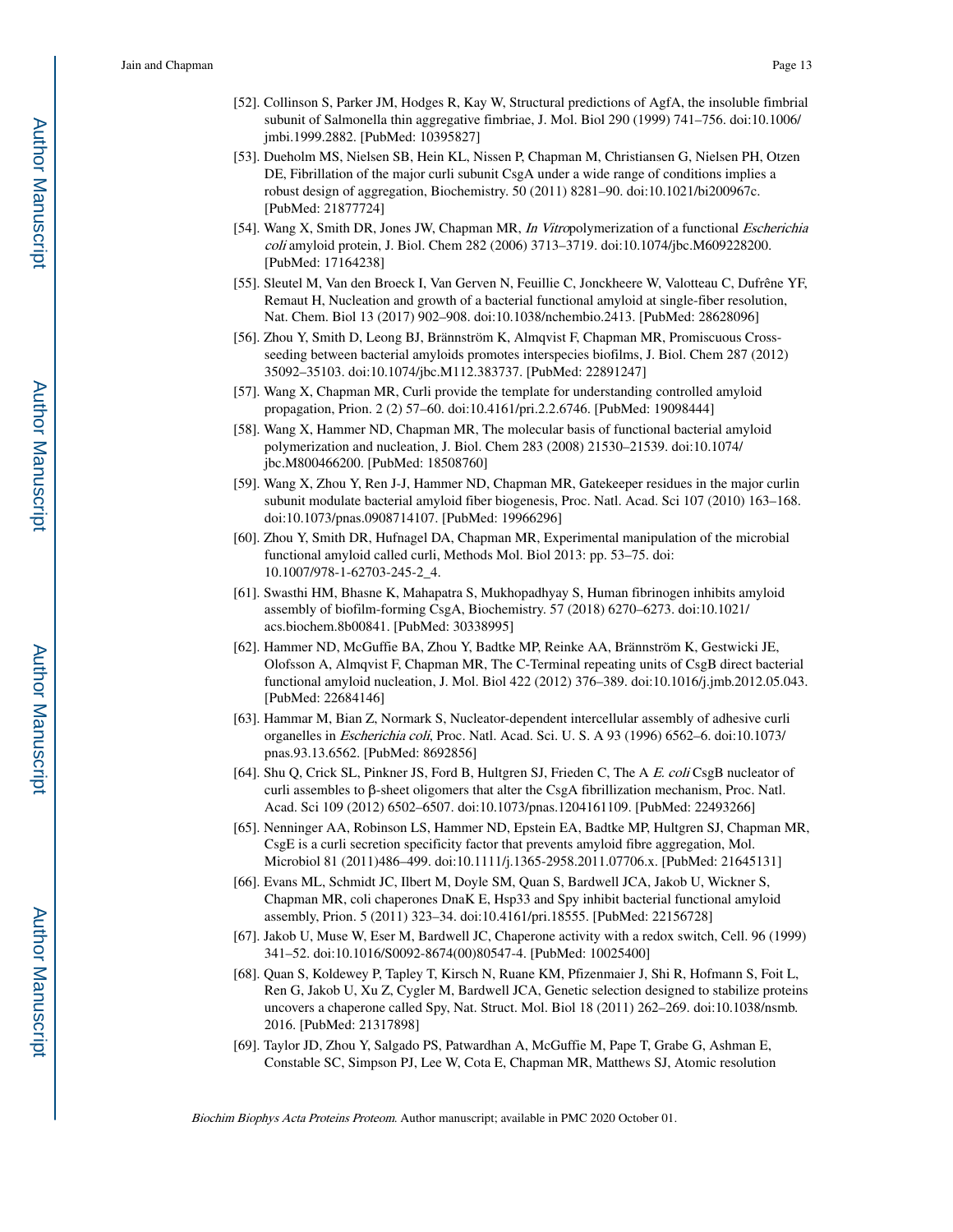insights into curli fiber biogenesis, Structure 19 (2011) 1307–16. doi:10.1016/j.str.2011.05.015. [PubMed: 21893289]

- [70]. Taylor JD, Hawthorne WJ, Lo J, Dear A, Jain N, Meisl G, Andreasen M, Fletcher C, Koch M, Darvill N, Scull N, Escalera-Maurer A, Sefer L, Wenman R, Lambert S, Jean J, Xu Y, Turner B, Kazarian SG, Chapman MR, Bubeck D, De Simone A, Knowles TPJ, Matthews SJ, Electrostatically-guided inhibition of curli amyloid nucleation by the CsgC-like family of chaperones, Sci. Rep, (2016). doi:10.1038/srep24656.
- [71]. Sleutel M, Van den Broeck I, Van Gerven N, Feuilbe C, Jonckheere W, Valotteau C, Dufrêne YF, Remaut H, Nucleation and growth of a bacterial functional amyloid at single-fiber resolution., Nat. Chem. Biol 13 (2017) 902–908. doi:10.1038/nchembio.2413. [PubMed: 28628096]
- [72]. Jain N, Ådén J, Nagamatsu K, Evans ML, Li X, McMichael B, Ivanova MI, Almqvist F, Buxbaum JN, Chapman MR, Inhibition of curli assembly and Escherichia coli biofilm formation by the human systemic amyloid precursor transthyretin., Proc. Natl. Acad. Sci. U. S. A 114 (2017) 12184–12189. doi:10.1073/pnas.1708805114. [PubMed: 29087319]
- [73]. Otzen DE, Assembling good amyloid: Some structures at last, Structure. 19 (2011) 1207–1209. doi:10.1016/J.STR.2011.08.005. [PubMed: 21893282]
- [74]. Klein RD, Shu Q, Cusumano ZT, Nagamatsu K, Gualberto NC, Lynch AJL, Wu C, Wang W, Jain N, Pinkner JS, Amarasinghe GK, Hultgren SJ, Frieden C, Chapman MR, Structure-function analysis of the curli accessory protein CsgE defines surfaces essential for coordinating amyloid fiber formation, MBio. 9 (2018). doi:10.1128/mBio.01349-18.
- [75]. Nenninger AA, Robinson LS, Hultgren SJ, Localized and efficient curli nucleation requires the chaperone-like amyloid assembly protein CsgF, Proc. Natl. Acad. Sci 106 (2009) 900–905. doi: 10.1073/pnas.0812143106. [PubMed: 19131513]
- [76]. Schubeis T, Spehr J, Viereck J, Köpping L, Nagaraj M, Ahmed M, Ritter C, Structural and functional characterization of the Curli adaptor protein CsgF, FEBS Lett. 592 (2018) 1020–1029. doi:10.1002/1873-3468.13002. [PubMed: 29427517]
- [77]. Goyal P, Krasteva PV, Van Gerven N, Gubellini F, Van den Broeck I, Troupiotis-Tsaïlaki A, Jonckheere W, Péhau-Arnaudet G, Pinkner JS, Chapman MR, Hultgren SJ, Howorka S, Fronzes R, Remaut H, Structural and mechanistic insights into the bacterial amyloid secretion channel CsgG, Nature. 516 (2014) 250–253. doi:10.1038/nature13768. [PubMed: 25219853]
- [78]. Shu Q, Krezel AM, Cusumano ZT, Pinkner JS, Klein R, Hultgren SJ, Frieden C, Solution NMR structure of CsgE: Structural insights into a chaperone and regulator protein important for functional amyloid formation, Proc. Natl. Acad. Sci 113 (2016) 7130–7135. doi:10.1073/pnas. 1607222113. [PubMed: 27298344]
- [79]. Andersson EK, Bengtsson C, Evans ML, Chorell E, Sellstedt M, Lindgren AEG, Hufnagel DA, Bhattacharya M, Tessier PM, Wittung-Stafshede P, Almqvist F, Chapman MR, Modulation of curli assembly and pellicle biofilm formation by chemical and protein chaperones, Chem. Biol 20 (2013) 1245–1254. doi:10.1016/J.CHEMBIOL.2013.07.017. [PubMed: 24035282]
- [80]. Wang H, Shu Q, Rempel DL, Frieden C, Gross ML, Continuous and Pulsed hydrogen-Deuterium exchange and Mass Spectrometry characterize CsgE oligomerization, Biochemistry. 54 (2015) 6475–6481. doi:10.1021/acs.biochem.5b00871. [PubMed: 26418947]
- [81]. Amqvist A, Olsén A, Pfeifer J, Russell DG, Nonnark S, The Crl protein activates cryptic genes for curli formation and fibronectin binding in Escherichia coli HB101, Mol. Microbiol 6 (2006) 2443–2452. doi:10.1111/j.1365-2958.1992.tb01420.x.
- [82]. Collinson SK, Clouthier SC, Doran JL, Banser PA, Kay WW, Salmonella enteritidis agfBAC operon encoding thin, aggregative fimbriae, J. Bacteriol 178 (1996) 662–7. doi:10.1128/jb. 178.3.662-667.1996. [PubMed: 8550497]
- [83]. Gerstel U, Romling U, Oxygen tension and nutrient starvation are major signals that regulate agfD promoter activity and expression of the multicellular morphotype in *Salmonella* typhimurium, Environ. Microbiol 3 (2001) 638–48. doi :10.1046/j.1462-2920.2001.00235.x. [PubMed: 11722544]
- [84]. Hufnagel DA, Evans ML, Greene SE, Pinkner JS, Hultgren SJ, Chapman MR, The catabolite repressor protein-Cyclic AMP complex regulates csgD and biofilm formation in uropathogenic Escherichia coli, J. Bacteriol 198 (2016) 3329–3334. doi:10.1128/JB.00652-16. [PubMed: 27698083]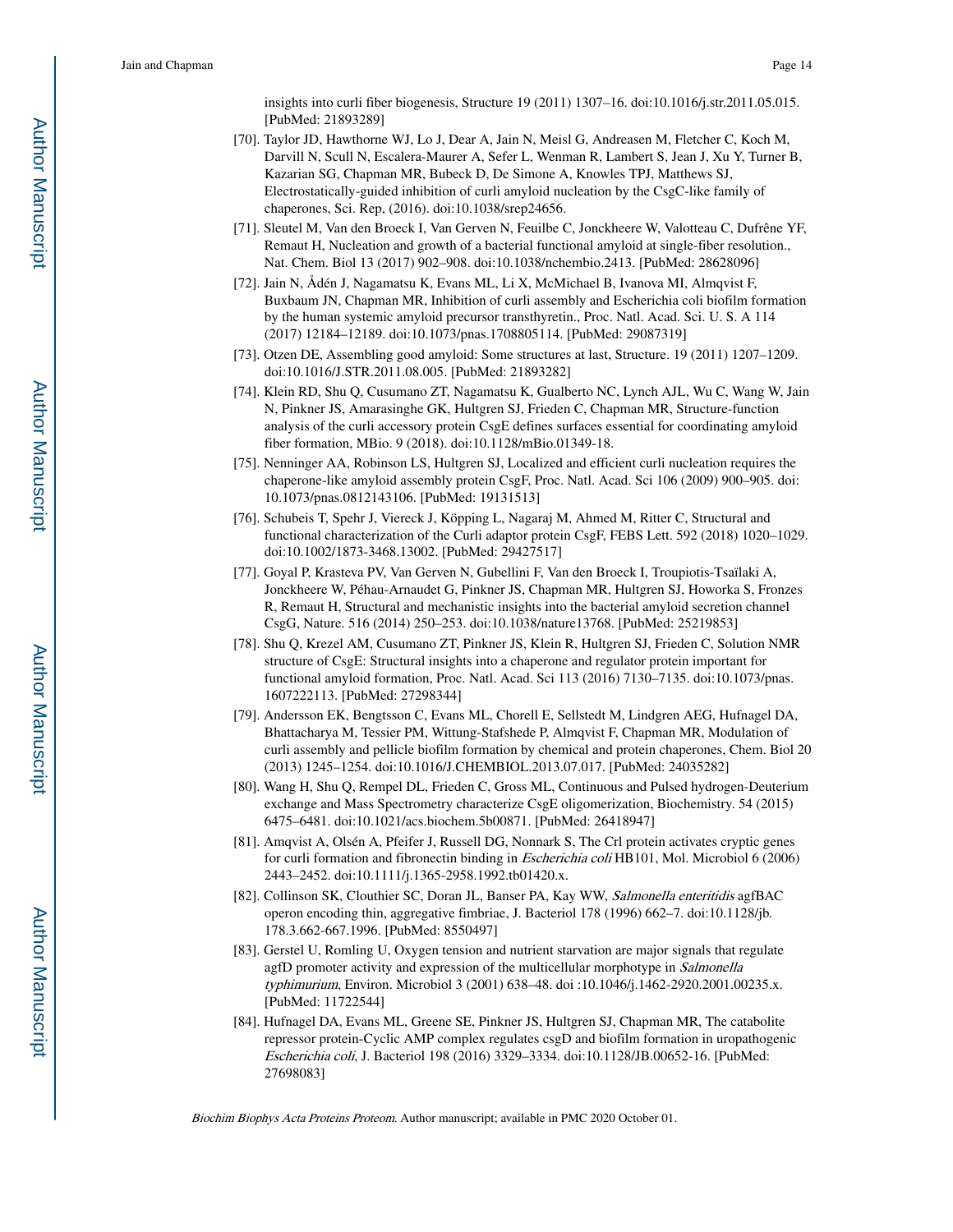- [85]. Mika F, Hengge R, Small RNAs in the control of RpoS, CsgD, and biofilm architecture of Escherichia coli, RNA Biol. 11 (2014)494–507. doi:10.4161/rna.28867. [PubMed: 25028968]
- [86]. Hufnagel DA, Depas WH, Chapman MR, The biology of the *Escherichia coli* extracellular matrix, Microbiol. Spectr 3 (2015). doi:10.1128/microbiolspec.MB-0014-2014.
- [87]. Hufnagel DA, Tükel Ç, Chapman MR, Disease to dirt: The biology of microbial amyloids, PLoS Pathog. 9 (2013) e1003740. doi:10.1371/journal.ppat.1003740. [PubMed: 24278013]
- [88]. Tursi SA, Tükel Ç, Curli-Containing Enteric Biofilms Inside and Out: Matrix Composition, Immune recognition, and disease implications, Microbiol. Mol. Biol. Rev 82 (2018). doi: 10.1128/MMBR.00028-18.
- [89]. Spaulding CN, Dodson KW, Chapman MR, Hultgren SJ, Fueling the fire with fibers: Bacterial amyloids promote inflammatory disorders., Cell Host Microbe. 18 (2015) 1–2. doi:10.1016/ j.chom.2015.06.013. [PubMed: 26159711]
- [90]. Kai-Larsen Y, Lüthje P, Chromek M, Peters V, Wang X, Holm Å, Kádas L, Hedlund K-O, Johansson J, Chapman MR, Jacobson SH, Römling U, Agerberth B, Brauner A, Uropathogenic Escherichia coli modulates Immune responses and Its curli fimbriae interact with the antimicrobial peptide LL-37, PLoS Pathog. 6 (2010) e1001010. doi:10.1371/journal.ppat. 1001010. [PubMed: 20661475]
- [91]. Andersson EK, Chapman M, Small Molecule Disruption of B. subtilis biofilms by targeting the amyloid matrix, Chem. Biol 20 (2013) 5–7. doi:10.1016/j.chembiol.2013.01.004. [PubMed: 23352134]
- [92]. Horvath I, Weise CF, Andersson EK, Chorell E, Sellstedt M, Bengtsson C, Olofsson A, Hultgren SJ, Chapman M, Wolf-Watz M, Almqvist F, Wittung-Stafshede P, Mechanisms of protein oligomerization: Inhibitor of functional amyloids templates α-Synuclein fibrillation, J. Am. Chem. Soc 134 (2012) 3439–3444. doi:10.1021/ja209829m. [PubMed: 22260746]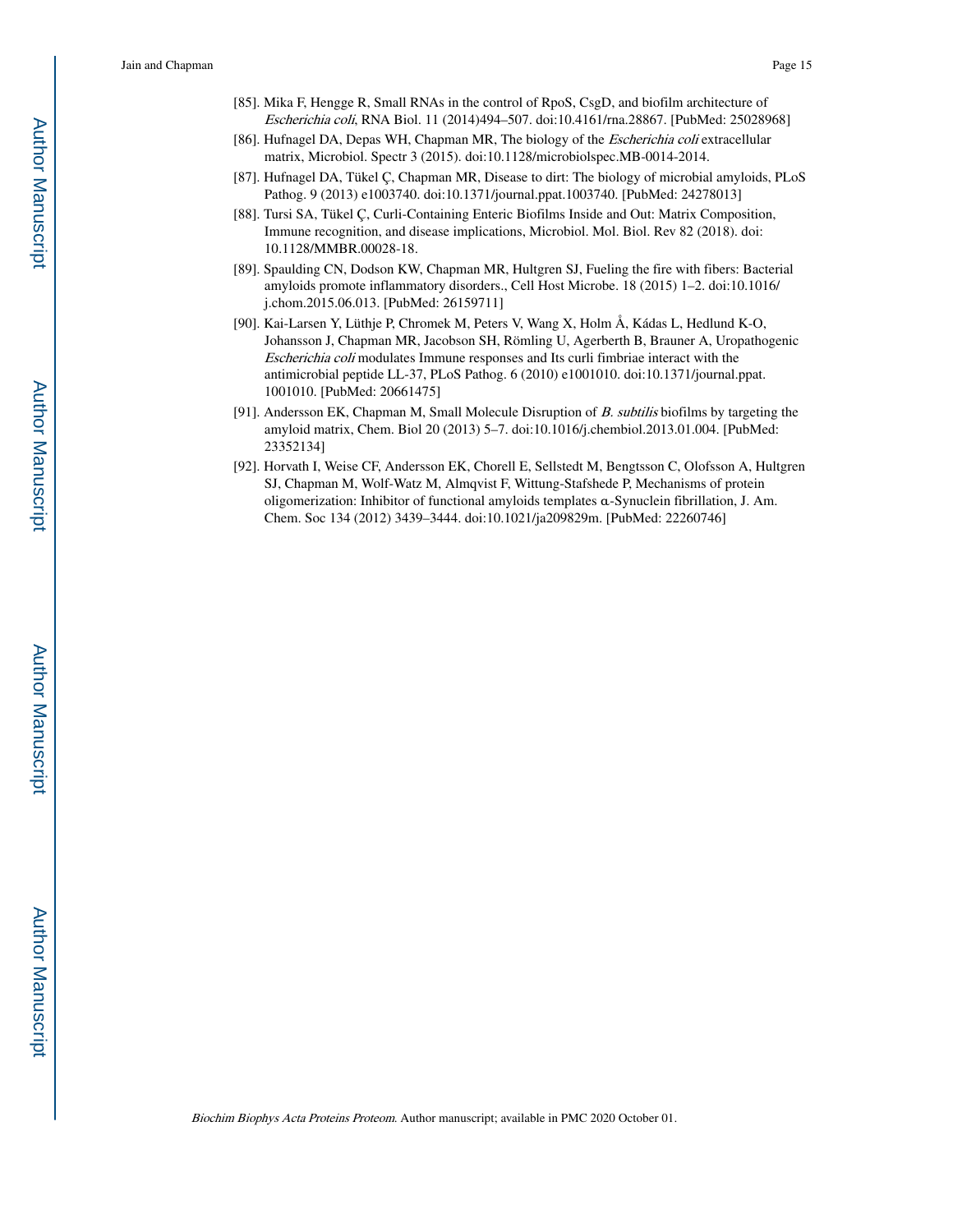# **Highlights**

**•** IDPs play pivotal role in biological functions.

- **•** IDPs are prone to collapse and form structured aggregates called amyloids.
- **•** Curli is a bacterial functional amyloid.
- **•** Curli is a major constituent of extracellular matrix in bacterial biofilms.
- **•** Curli biogenesis is spatio-temporally regulated to mitigate intracellular toxicity.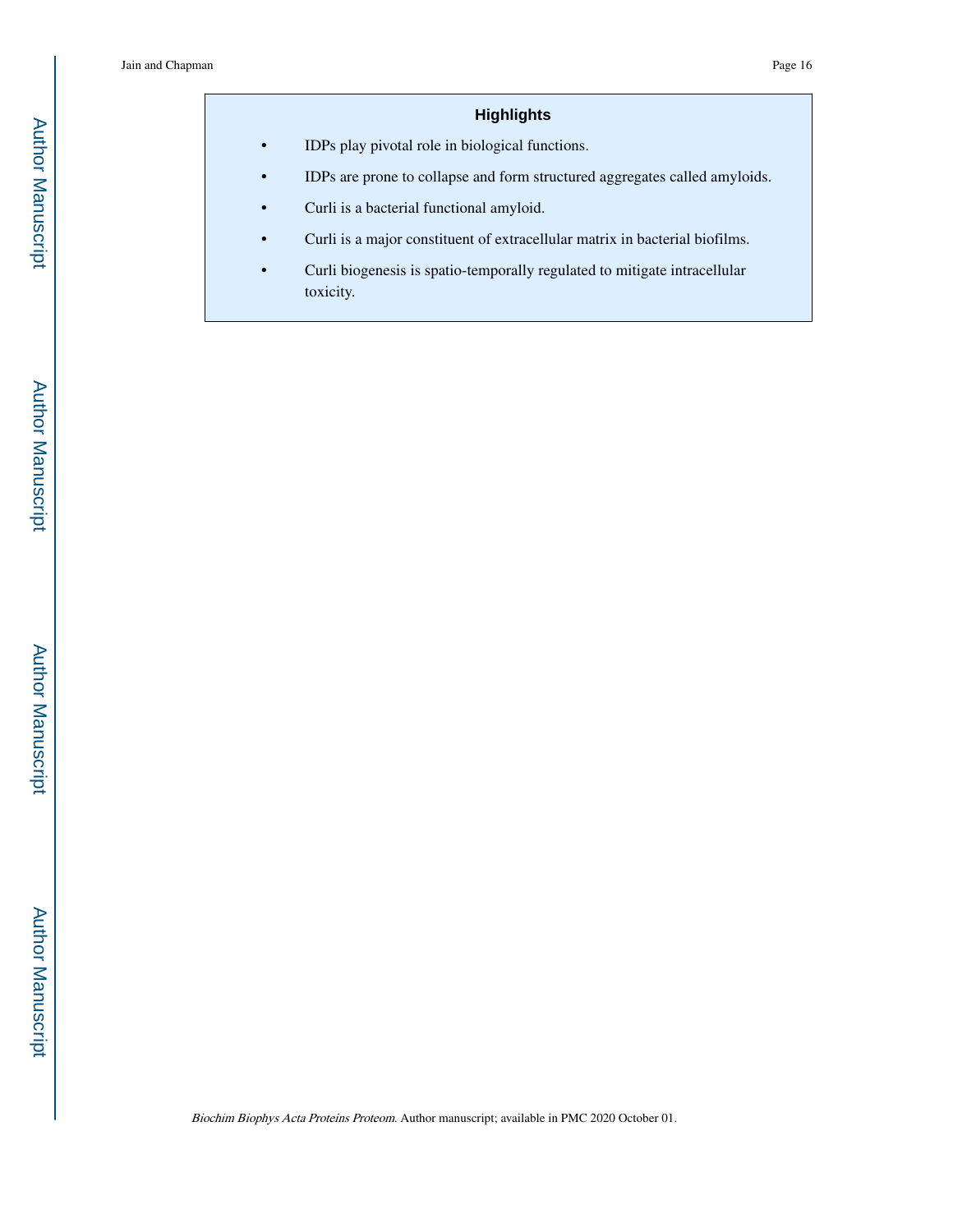

### **Figure 1:**

Conformational switch of α-synuclein (AS; an archetypal IDP) induced by lipid bilayer. A. Native unfolded structure of AS in solution. B. Predominantly helical structure in the presence of lipid bilayer which is prone to aggregate and form amyloid fibrils.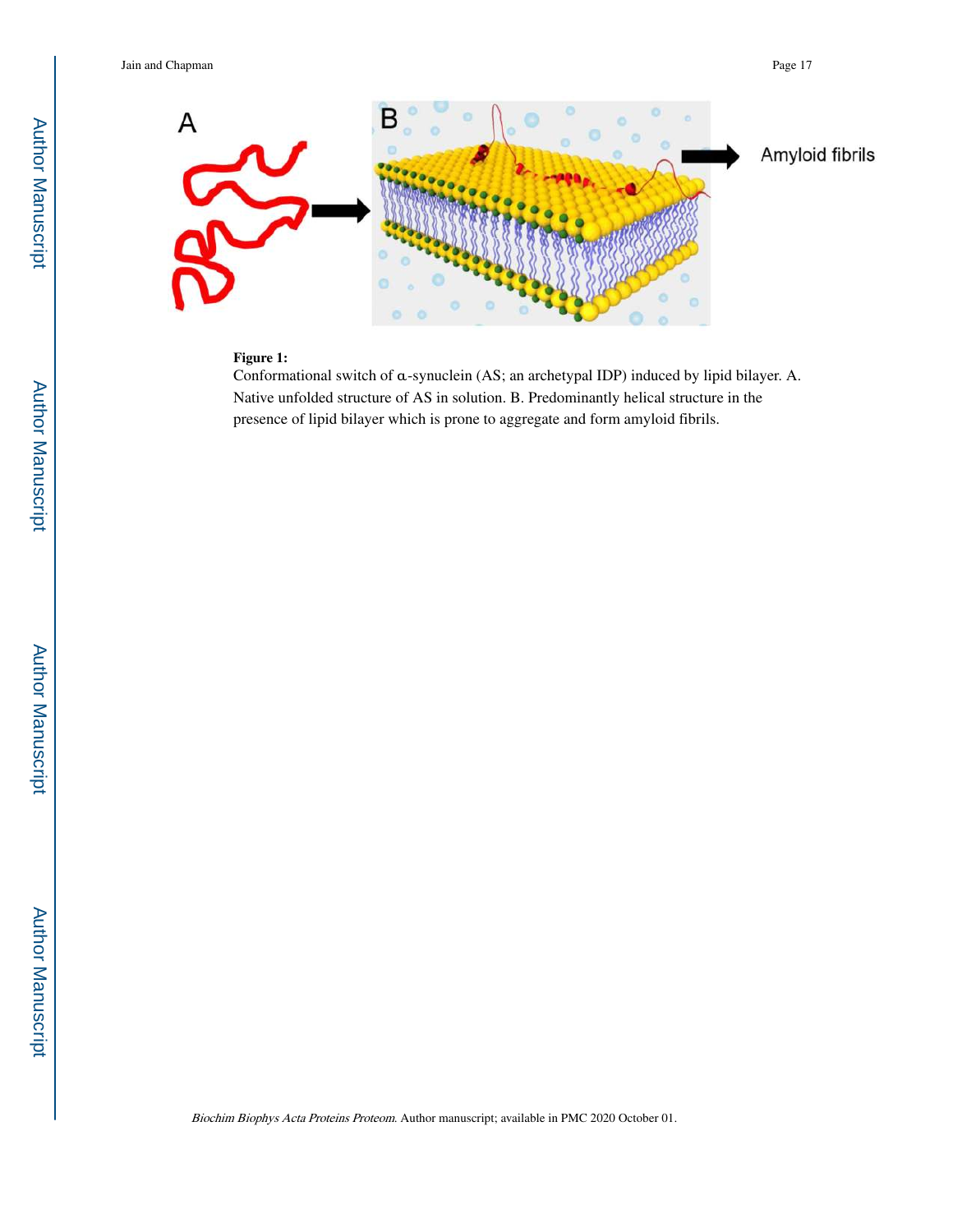

### **Figure 2:**

The biogenesis model of curli in vivo and in vitro. A. Controlled translocation of disordered monomeric CsgA and CsgB on cell surface. CsgA self assembles into fibrils on nucleator CsgB amyloids. B. In vitro amyloid formation of CsgA follows a nucleation-dependent aggregation pattern.